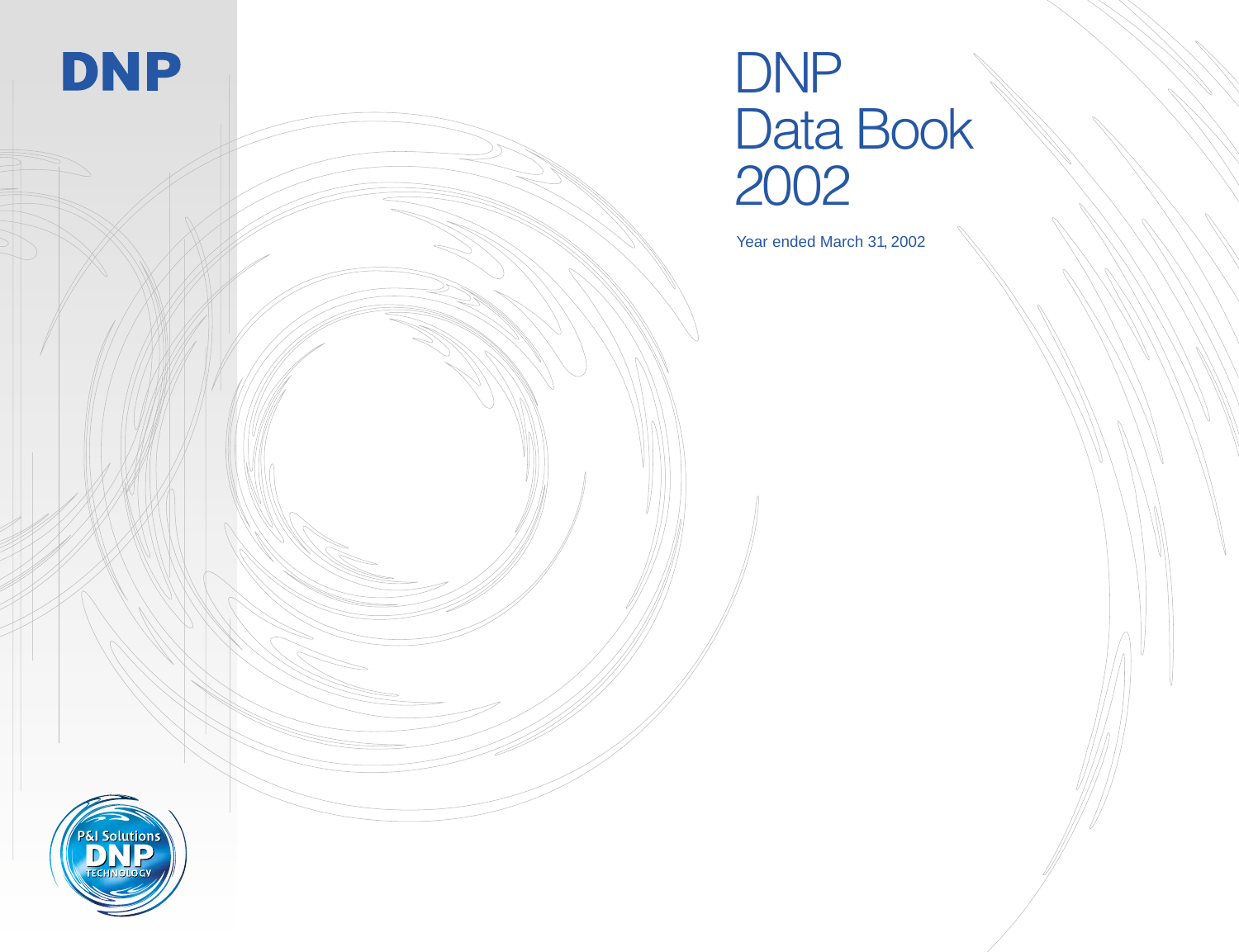$35,000$ 

Shueisha , the predecessor of today's Dai Nippon Printing Co., Ltd.(DNP), was founded in 1876 as Japan's first full-scale printing company. The company got its start in publication printing but has since diversified its operations to include commercial printing, business forms, packaging, decorative materials, electronic components and information media supplies.

Today, the DNP Group of companies has approximately 35,000 employees and is the world's largest corporate group with comprehensive printing operations. In Japan, we maintain 17 division offices, 52 sales offices and 33 plants in major cities, as well as 16 sales offices and eight plants overseas.

The world is in the midst of growing demand for information, a situation that offers high potential for DNP. Backed by a position of leadership in Japan's information industry, we are continuing to expand our businesses by exploring new technological and marketing possibilities in the world of printing.

|   |   | <b>Financial Data</b>                                                                                                                                                                                                                                                                                                                                                                                                                                                                                                                                                    |                                         |
|---|---|--------------------------------------------------------------------------------------------------------------------------------------------------------------------------------------------------------------------------------------------------------------------------------------------------------------------------------------------------------------------------------------------------------------------------------------------------------------------------------------------------------------------------------------------------------------------------|-----------------------------------------|
|   |   | Profitability                                                                                                                                                                                                                                                                                                                                                                                                                                                                                                                                                            |                                         |
|   |   |                                                                                                                                                                                                                                                                                                                                                                                                                                                                                                                                                                          |                                         |
|   |   |                                                                                                                                                                                                                                                                                                                                                                                                                                                                                                                                                                          |                                         |
|   |   | $\begin{minipage}{.4\linewidth} \textbf{Stability} \end{minipage} \begin{minipage}{.4\linewidth} \textbf{Stability} \end{minipage} \begin{minipage}{.4\linewidth} \textbf{Stability} \end{minipage} \begin{minipage}{.4\linewidth} \textbf{Stability} \end{minipage} \begin{minipage}{.4\linewidth} \textbf{Stability} \end{minipage} \begin{minipage}{.4\linewidth} \textbf{Stability} \end{minipage} \begin{minipage}{.4\linewidth} \textbf{Stability} \end{minipage} \begin{minipage}{.4\linewidth} \textbf{Stability} \end{minipage} \begin{minipage}{.4\linewidth}$ |                                         |
|   |   |                                                                                                                                                                                                                                                                                                                                                                                                                                                                                                                                                                          |                                         |
|   |   |                                                                                                                                                                                                                                                                                                                                                                                                                                                                                                                                                                          |                                         |
|   |   |                                                                                                                                                                                                                                                                                                                                                                                                                                                                                                                                                                          |                                         |
|   |   |                                                                                                                                                                                                                                                                                                                                                                                                                                                                                                                                                                          |                                         |
| q |   |                                                                                                                                                                                                                                                                                                                                                                                                                                                                                                                                                                          |                                         |
|   | 9 |                                                                                                                                                                                                                                                                                                                                                                                                                                                                                                                                                                          | $\begin{array}{c} 13 \\ 14 \end{array}$ |
|   |   |                                                                                                                                                                                                                                                                                                                                                                                                                                                                                                                                                                          | 15                                      |
|   | 3 |                                                                                                                                                                                                                                                                                                                                                                                                                                                                                                                                                                          |                                         |
|   |   |                                                                                                                                                                                                                                                                                                                                                                                                                                                                                                                                                                          | 16<br>18                                |
|   |   |                                                                                                                                                                                                                                                                                                                                                                                                                                                                                                                                                                          |                                         |
|   |   |                                                                                                                                                                                                                                                                                                                                                                                                                                                                                                                                                                          | <b>19</b>                               |
|   |   |                                                                                                                                                                                                                                                                                                                                                                                                                                                                                                                                                                          | $\alpha$                                |
|   |   |                                                                                                                                                                                                                                                                                                                                                                                                                                                                                                                                                                          |                                         |

### 1993 $\blacksquare$

**Contents** 

Note: All information contained in this report is based on the Yukashoken-Hokokusho (Securities Report) of Dai Nippon Printing Co., Ltd. The consolidated figures for the year 1993 were compiled in accordance with generally accepted principles in the U.S. and not in Japan; thus they are not provided in this data book.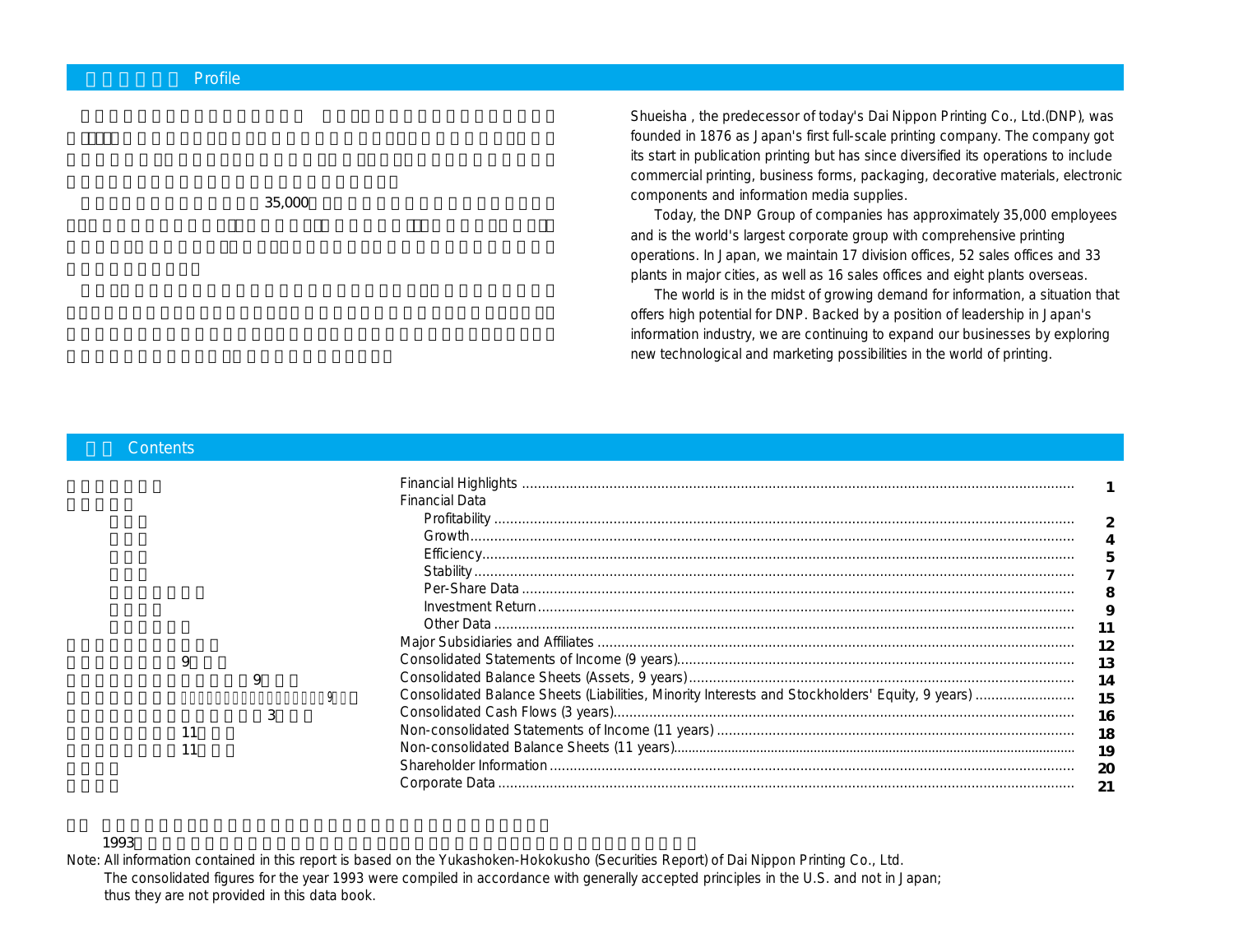### **Consolidated and Non-Consolidated Financial Highlights**





| Consolidated                                       |           |           |           |           |           |           |           |           |           | $Y$ million) |
|----------------------------------------------------|-----------|-----------|-----------|-----------|-----------|-----------|-----------|-----------|-----------|--------------|
| Years ended March 31                               | 1993      | 1994      | 1995      | 1996      | 1997      | 1998      | 1999      | 2000      | 2001      | 2002         |
| Consolidated                                       |           |           |           |           |           |           |           |           |           |              |
|                                                    |           | 1,145,535 | 1,192,827 | 1,245,300 | 1,310,100 | 1,336,604 | 1,269,543 | 1,286,703 | 1,342,035 | 1,311,934    |
|                                                    |           | 79,969    | 90,721    | 100,390   | 111,188   | 106,818   | 69,609    | 85,886    | 85,941    | 72,242       |
| Ordinary income                                    |           | 86,907    | 92,908    | 102.888   | 113,639   | 111.673   | 77,996    | 87.976    | 92,349    | 74,775       |
|                                                    |           | 40,808    | 49,200    | 52,974    | 56,165    | 56,539    | 30,493    | 39,034    | 33,409    | 15,609       |
| Gross cash flow                                    |           | 97,683    | 108,432   | 115,398   | 123,748   | 130,447   | 113,293   | 133,622   | 127,721   | 110,479      |
| Total stockholders' equity                         |           | 699,860   | 738,243   | 780,484   | 831,262   | 885,507   | 898,646   | 925,646   | 939,441   | 946,998      |
|                                                    |           | 1,213,125 | 1,274,581 | 1,336,689 | 1,410,138 | 1,450,709 | 1,445,293 | 1,451,700 | 1,489,871 | 1,432,458    |
| Earnings per share (¥)                             |           | 54.45     | 65.63     | 70.63     | 74.52     | 74.49     | 40.15     | 51.40     | 43.99     | 20.55        |
|                                                    |           |           |           |           |           |           |           |           |           |              |
| Non-Consolidated                                   |           |           |           |           |           |           |           |           |           |              |
|                                                    | 1,048,252 | 1,002,116 | 1,046,355 | 1,088,833 | 1,144,122 | 1,160,834 | 1,098,547 | 1,113,137 | 1,162,403 | 1,121,696    |
| Information media                                  |           |           |           |           |           | 619,105   | 613,448   | 612,389   | 635,941   | 614,161      |
| Lifestyle products                                 |           |           |           |           |           | 308,870   | 293,533   | 299,102   | 307,897   | 296,074      |
| Electronic components & Information media supplies |           |           |           |           |           | 232,859   | 191,565   | 201,644   | 218,564   | 211,460      |
| (Books and magazines)                              | 199,981   | 198,301   | 200,628   | 205,896   | 207,038   | 209,404   |           |           |           |              |
| (Commercial printing)                              | 525,744   | 484,079   | 521,697   | 569,084   | 604,958   | 605,943   |           |           |           |              |
| (Packaging and special printing)                   | 322,525   | 319,735   | 324,029   | 313,852   | 332,125   | 345,487   |           |           |           |              |
|                                                    | 66,764    | 65,746    | 69,684    | 72,861    | 77,759    | 78,930    | 63,619    | 55,323    | 48,023    | 34,800       |
| Ordinary income                                    | 77,837    | 79,711    | 82,034    | 85,761    | 91,037    | 95,439    | 84,623    | 80,528    | 70.461    | 53,999       |
|                                                    | 39,220    | 40,776    | 43,110    | 44,887    | 47,676    | 50,182    | 44,856    | 43,439    | 29,544    | 5,699        |
| Gross cash flow                                    | 82,305    | 83,710    | 86,742    | 92,452    | 100,210   | 106,507   | 107,446   | 114,181   | 99,156    | 76,011       |
| Total stockholders' equity                         | 616,154   | 645,795   | 678,442   | 711,910   | 754,242   | 802,209   | 844,184   | 873,763   | 889,447   | 882,682      |
|                                                    | 1,050,040 | 1,052,226 | 1,104,327 | 1,159,165 | 1,224,103 | 1,253,597 | 1,255,756 | 1,243,061 | 1,288,135 | 1,234,322    |
| Cash dividends per share (¥)                       | 13.00     | 14.00     | 15.00     | 16.00     | 17.00     | 18.00     | 18.00     | 18.00     | 18.00     | 18.00        |
| Earnings per share (¥)                             | 52.34     | 54.40     | 57.50     | 59.84     | 63.26     | 66.11     | 59.06     | 57.19     | 38.90     | 7.50         |
|                                                    |           |           |           |           |           |           |           |           |           |              |

1999 1998 **1998 Example 2008 Conserverse Example 2018** Mote: There was a change in non-consolidated segments starting from the fiscal year ended March 31, 1999. Thus, the figures for the previous year is provided on the basis of both before and after the change.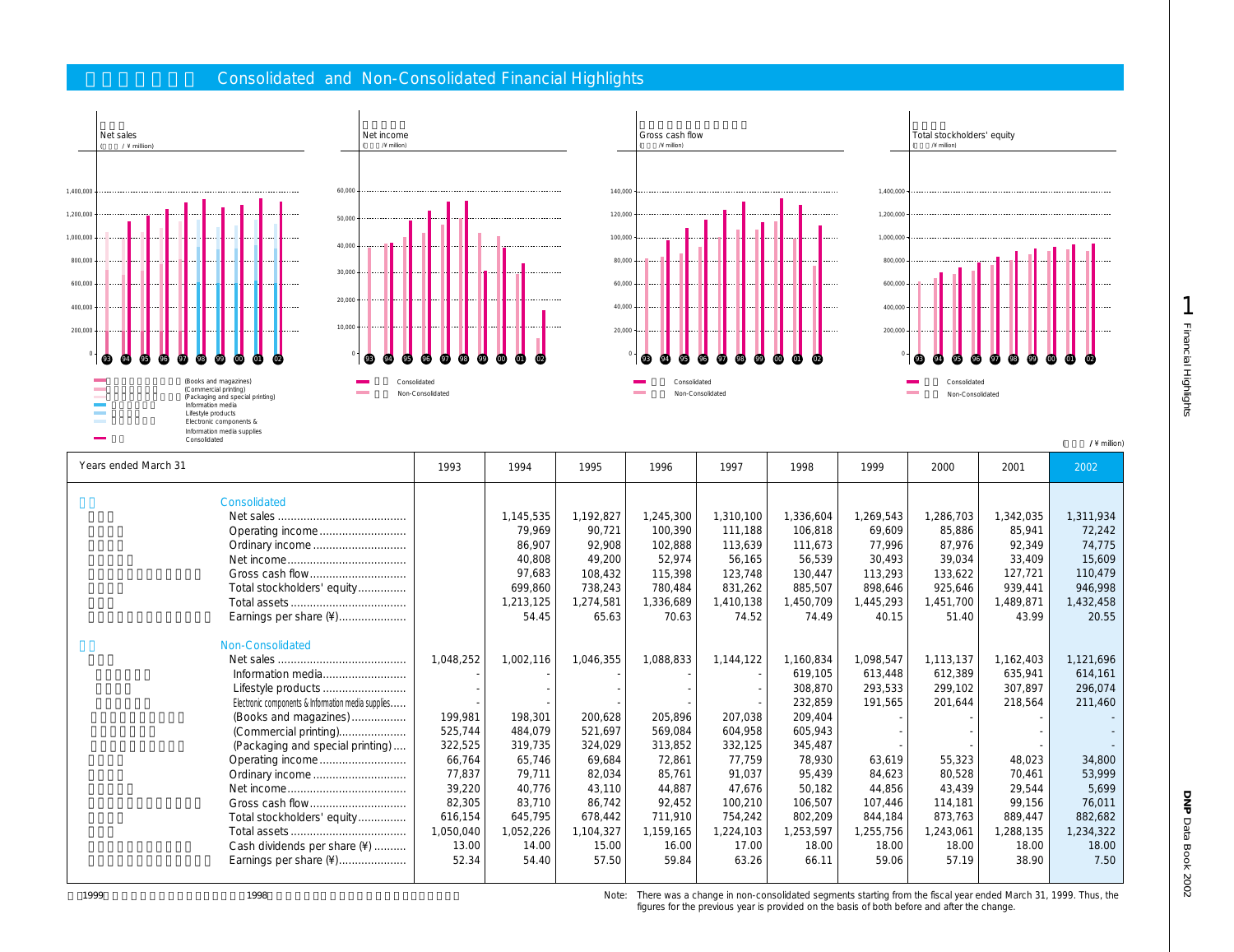### **Consolidated and Non-Consolidated Financial Data**

 $*2$   $*100$   $*100$  $*3$   $\times$  100



 $2002$ 

Note: \*1 Operating income ratio = Operating income / Net sales × 100%

 $*2$  Ordinary income ratio = Ordinary income / Net sales $\times$  100%

 $*3$  Return on sales = Net income / Net sales $\times$  100%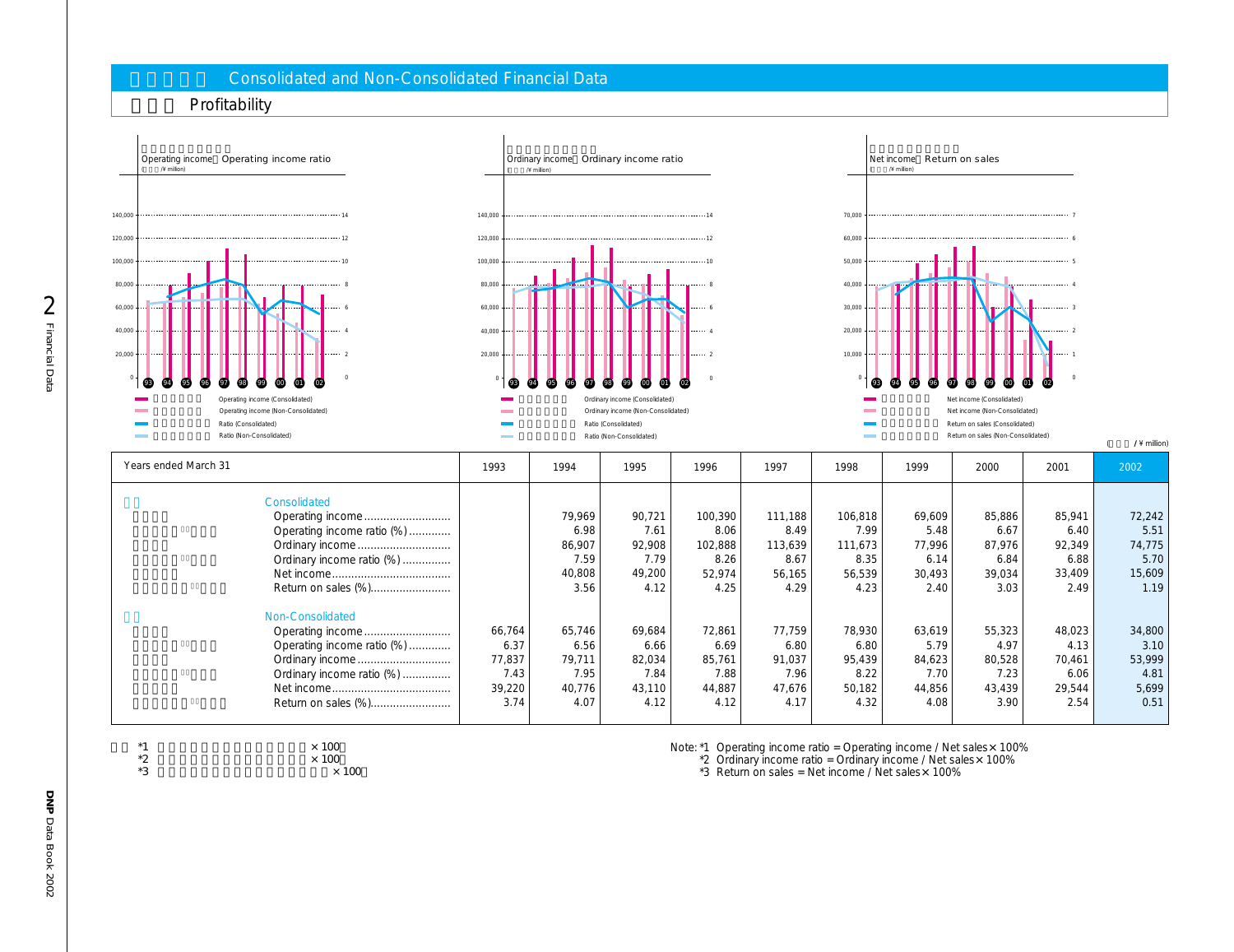

| Years ended March 31 |                            | 1993         | 1994  | 1995     | 1996  | 1997    | 1998                                                                                            | 1999    | 2000    | 2001    | 2002  |
|----------------------|----------------------------|--------------|-------|----------|-------|---------|-------------------------------------------------------------------------------------------------|---------|---------|---------|-------|
|                      | Consolidated               |              |       |          |       |         |                                                                                                 |         |         |         |       |
|                      | Cost of sales (# billions) |              | 918.3 | 945.5    | 983.3 | 1,028.6 | 1.056.9                                                                                         | 1.033.9 | 1.039.0 | 1.091.4 | 1,071 |
|                      |                            |              | 80.2  | 79.3     | 79.0  | 78.5    | 79.1                                                                                            | 81.4    | 80.7    | 81.3    | 81.6  |
| <b>ROE</b>           | Return on equity (ROE)     |              | 5.96  | 6.84     | 6.98  | 6.97    | 6.59                                                                                            | 3.42    | 4.28    | 3.58    | 1.65  |
| <b>ROA</b>           | Return on assets (ROA)     |              | 3.38  | 3.96     | 4.06  | 4.09    | 3.95                                                                                            | 2.11    | 2.69    | 2.27    | 1.07  |
|                      | Non-Consolidated           |              |       |          |       |         |                                                                                                 |         |         |         |       |
|                      | Cost of sales (# billions) | 883.1        | 838.0 | 875.5    | 909.6 | 950.5   | 964.7                                                                                           | 925.6   | 955.3   | 1,008.5 | 980.4 |
|                      |                            | 84.2         | 83.6  | 83.7     | 83.5  | 83.1    | 83.1                                                                                            | 84.3    | 85.8    | 86.8    | 87.4  |
| <b>ROE</b>           | Return on equity (ROE)     | 6.52         | 6.46  | 6.51     | 6.46  | 6.50    | 6.45                                                                                            | 5.45    | 5.06    | 3.35    | 0.64  |
| <b>ROA</b>           | Return on assets (ROA)     | 3.74         | 3.88  | 4.00     | 3.97  | 4.00    | 4.05                                                                                            | 3.58    | 3.48    | 2.33    | 0.45  |
|                      |                            |              |       |          |       |         |                                                                                                 |         |         |         |       |
| $*1$                 | <b>ROE</b>                 | $\times$ 100 |       | Note: *1 |       |         | Return on equity (ROE) = Net income / Total stockholders' equity (yearly average) $\times$ 100% |         |         |         |       |

 $*2$  ROA  $*100$ 

Note: \*1 Return on equity (ROE) = Net income / Total stockholders' equity (yearly average)×100% \*2 Return on assets (ROA) = Net income / Total assets (yearly average)× 100%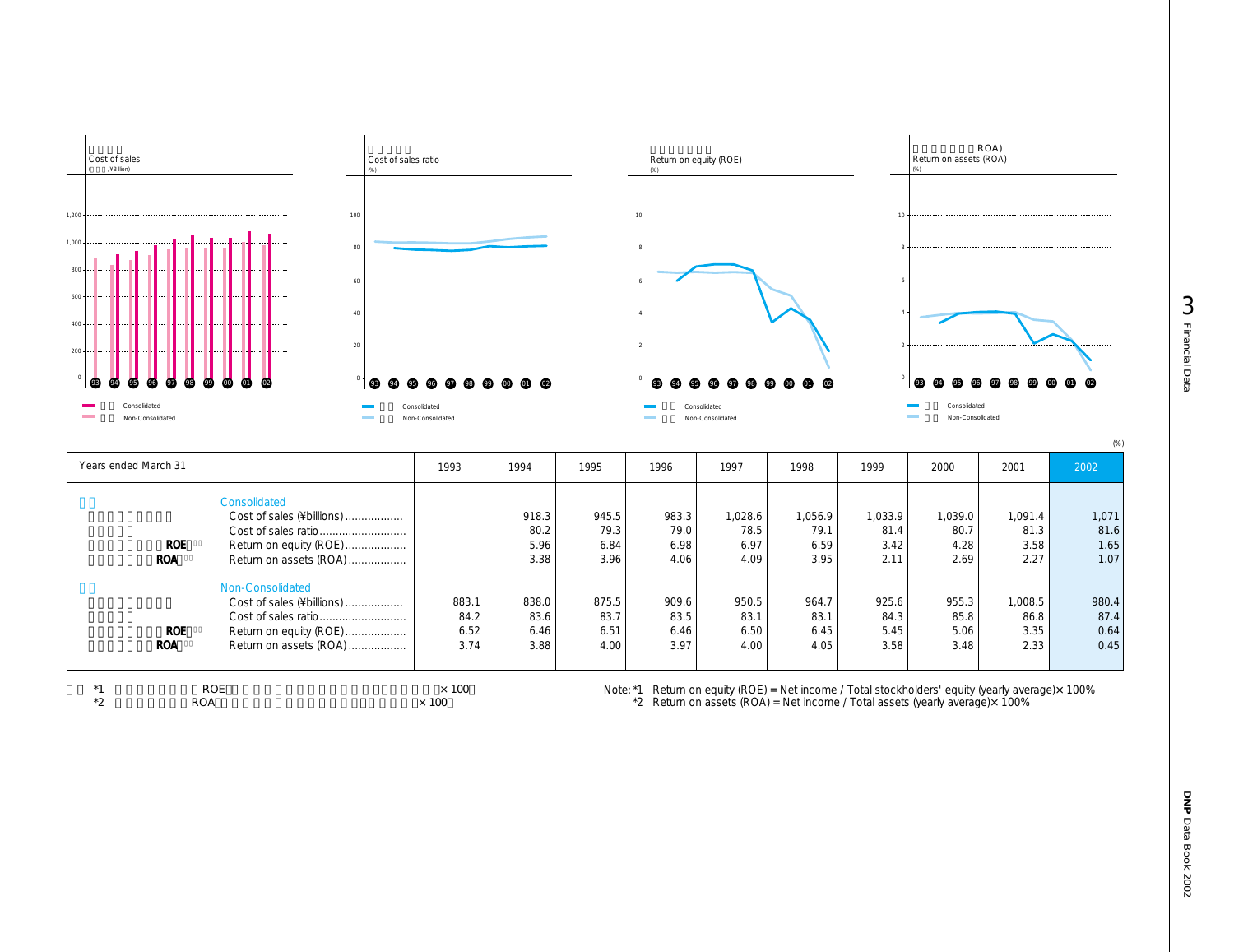

(**%**)

| Years ended March 31 |                                         | Compared to<br>last year | $\overline{2}$<br>2 years | 3<br>3 years | 4 years       | 5<br>5 years | 6<br>6 years | 7 years  | 8<br>8 years | $\mathbf Q$<br>9 years | 10<br>10 years |
|----------------------|-----------------------------------------|--------------------------|---------------------------|--------------|---------------|--------------|--------------|----------|--------------|------------------------|----------------|
|                      | Consolidated                            |                          |                           |              |               |              |              |          |              |                        |                |
|                      | Compounded operating income growth rate | $-15.94$                 | $-8.29$                   | 1.25         | $-9.31$       | $-8.26$      | $-5.34$      | $-3.20$  | $-1.26$      |                        |                |
|                      | Compounded ordinary income growth rate  | $-19.03$                 | $-7.81$                   | $-1.40$      | $-9.54$       | $-8.03$      | $-5.18$      | $-3.05$  | $-1.86$      |                        |                |
| <b>EPS</b>           |                                         | $-53.28$                 | $-36.77$                  | $-20.01$     | $-27.53$      | $-22.71$     | $-18.60$     | $-15.29$ | $-11.47$     |                        |                |
|                      | Gross cash flow compounded growth rate  | $-13.50$                 | $-9.07$                   | $-0.83$      | $-4.07$       | $-2.24$      | $-0.72$      | 0.27     | 1.55         |                        |                |
|                      | Non-Consolidated                        |                          |                           |              |               |              |              |          |              |                        |                |
|                      | Compounded operating income growth rate | $-27.53$                 | $-20.69$                  | $-18.22$     | $-18.51$      | $-14.85$     | $-11.59$     | $-9.44$  | $-7.64$      | $-6.98$                | $-5.84$        |
|                      | Compounded ordinary income growth rate  | $-23.36$                 | $-18.11$                  | $-13.91$     | $-13.27$      | $-9.92$      | $-7.42$      | $-5.80$  | $-4.75$      | $-3.98$                | $-3.44$        |
| <b>EPS</b>           |                                         | $-80.72$                 | $-63.79$                  | $-49.74$     | $-41.96$      | $-34.72$     | $-29.26$     | $-25.25$ | $-21.94$     | $-19.42$               | $-17.51$       |
|                      | Gross cash flow compounded growth rate  | $-23.34$                 | $-18.41$                  | $-10.90$     | $-8.09$       | $-5.38$      | $-3.21$      | $-1.87$  | $-1.20$      | $-0.88$                | $-0.50$        |
|                      |                                         |                          |                           |              |               |              |              |          |              |                        |                |
|                      |                                         |                          |                           |              |               |              |              |          |              |                        |                |
|                      | Χ<br>10^ $logAB ÷ X -1 × 100$           |                          |                           |              | $A \quad X+1$ | B            |              |          |              |                        |                |

|        | $10^{\circ}$ 100 A/B ÷ X - I $\times$ 100 | $X +$                |  |
|--------|-------------------------------------------|----------------------|--|
| ∸      | 10^ $logAB \div X - 1 \times 100$         | $X +$                |  |
| *3 EPS | 10^ $logAB \div X -1 \times 100$          | EPS<br>$EPS$ A $X+1$ |  |
|        | $100 \text{ load } D. V 1.100$            |                      |  |

100 EPS A X+1 EPS B<br>−1 × 100 A X+1  $X$   $\tilde{10}$ <sup>(</sup>logA/B $\div$ X -1  $\times$  100

Note: \*1 Compounded operating income growth rate (X years) = 10^ (logA/B÷ X)-1 x 100% A is operating income for this term; B is operating income X+1 year ago.<br>\*2 Compounded ordinary income growth rate (X years) = 10^ (logA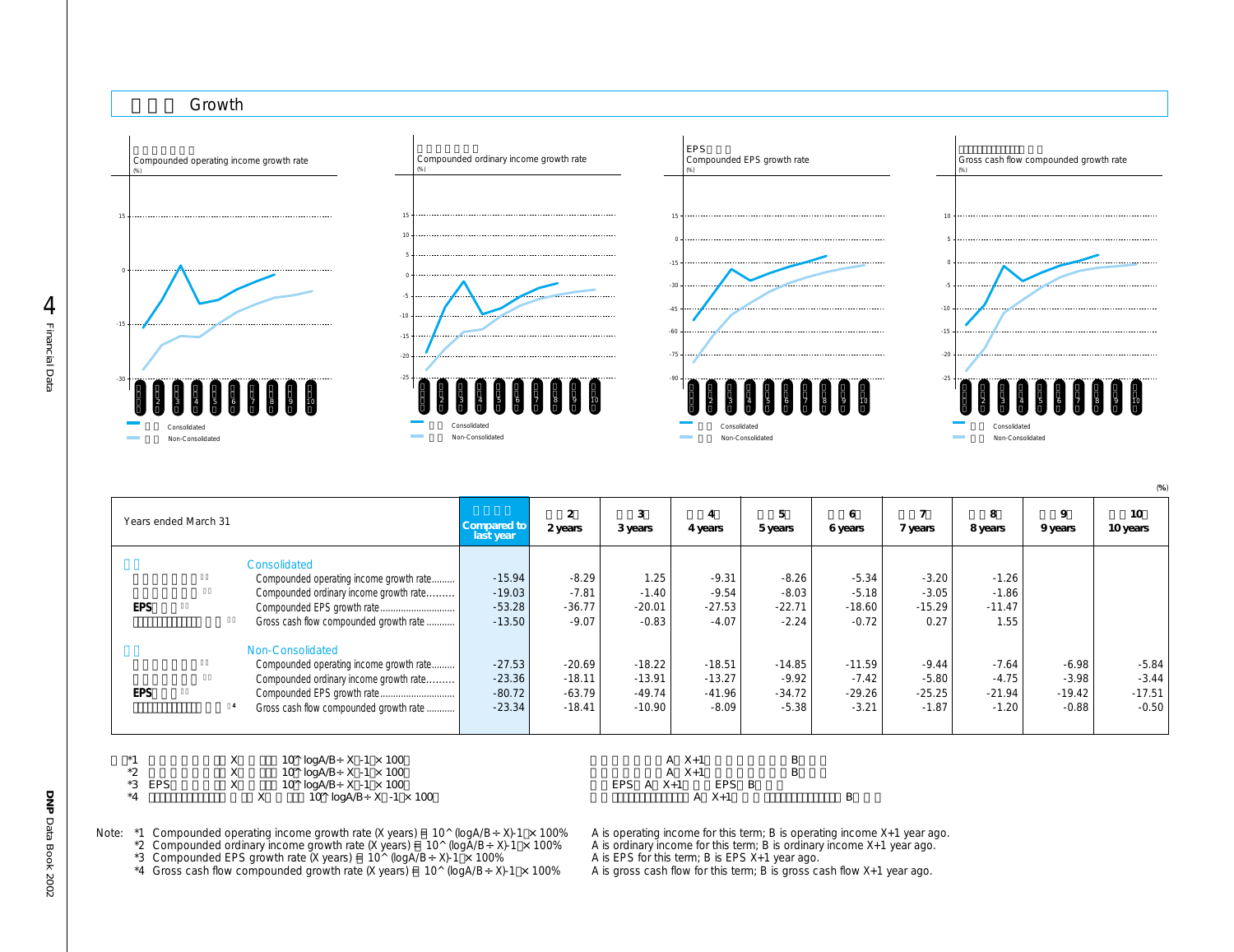

| Years ended March 31           | 1993  | 1994  | 1995              | 1996  | 1997  | 1998  | 1999  | 2000  | 2001  | 2002  |
|--------------------------------|-------|-------|-------------------|-------|-------|-------|-------|-------|-------|-------|
| Consolidated                   |       |       |                   |       |       |       |       |       |       |       |
| Total assets turnover          |       |       | 0.96              | 0.95  | 0.95  | 0.93  | 0.88  | 0.89  | 0.91  | 0.90  |
|                                |       |       | 1.66 <sub>1</sub> | 1.64  | 1.63  | 1.56  | 1.42  | 1.41  | 1.44  | 1.39  |
| Tangible fixed assets turnover |       |       | 2.80              | 2.78  | 2.72  | 2.58  | 2.29  | 2.27  | 2.39  | 2.37  |
| Inventory turnover             |       |       | 18.97             | 17.76 | 18.06 | 18.58 | 18.16 | 17.83 | 16.44 | 16.16 |
| Non-Consolidated               |       |       |                   |       |       |       |       |       |       |       |
| Total assets turnover          | 1.00  | 0.95  | 0.97              | 0.96  | 0.96  | 0.94  | 0.88  | 0.89  | 0.92  | 0.89  |
|                                | 1.74  | 1.59  | 1.58              | 1.57  | 1.56  | 1.49  | 1.33  | 1.30  | 1.32  | 1.27  |
| Tangible fixed assets turnover | 3.16  | 2.95  | 2.97              | 2.92  | 2.85  | 2.72  | 2.44  | 2.43  | 2.56  | 2.51  |
| Inventory turnover             | 26.51 | 26.92 | 27.43             | 26.39 | 27.13 | 29.43 | 35.86 | 47.00 | 42.19 | 39.36 |

 $*1$   $*$  $\overline{1}$   $\overline{2}$   $\overline{2}$   $\overline{3}$   $\overline{4}$   $\overline{2}$   $\overline{3}$   $\overline{4}$   $\overline{2}$   $\overline{3}$   $\overline{4}$   $\overline{2}$   $\overline{3}$   $\overline{2}$   $\overline{3}$   $\overline{4}$   $\overline{2}$   $\overline{3}$   $\overline{4}$   $\overline{2}$   $\overline{3}$   $\overline{2}$   $\overline{3}$   $\overline{4}$   $\overline{$  $*3$   $*$  $*4$   $*$ 

注) \*4 棚卸資産=商品、製品、原材料、仕掛品、貯蔵品の合計

 $\star$ 

Note: \*1 Total assets turnover (times) = Net sales / Total assets

\*2 Equity turnover (times) = Net sales / Stockholders' equity

\*3 Tangible fixed assets turnover (times) = Net sales / Tangible fixed assets

\*4 Inventory turnover (times) = Net sales/ Inventory

Inventory = Sum of Merchandise, Finished products, Raw materials, Work in progress and Stored goods

\* The figures for total assets, stockholders' equity, property, plant and equipment, and inventories are average of the previous and this term's year-end figures.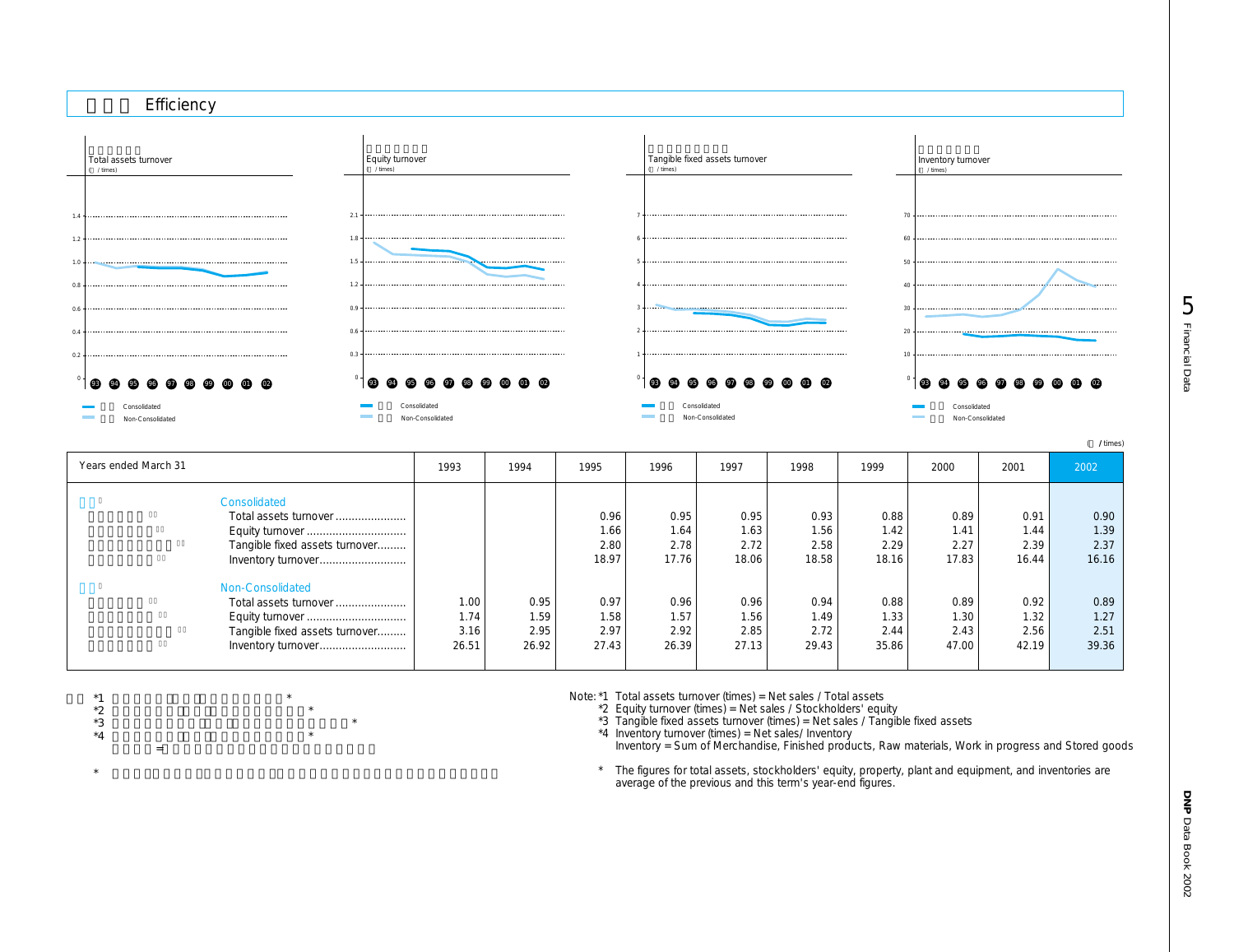

| Years ended March 31                                                                                                                               | 1993                          | 1994                          | 1995                          | 1996                          | 1997                          | 1998                          | 1999                          | 2000                          | 2001                           | 2002                           |
|----------------------------------------------------------------------------------------------------------------------------------------------------|-------------------------------|-------------------------------|-------------------------------|-------------------------------|-------------------------------|-------------------------------|-------------------------------|-------------------------------|--------------------------------|--------------------------------|
| Consolidated<br>Receivables turnover (times)<br>Net sales per employee<br>Ordinary income per employee<br><sup>4</sup> Net income per employee     |                               |                               | 3.35                          | 3.26                          | 3.30                          | 3.38                          | 3.19                          | 3.23                          | 3.22<br>38.65<br>2.66<br>0.96  | 3.09<br>38.05<br>2.17<br>0.45  |
| Non-Consolidated<br>Receivables turnover (times)<br>Net sales per employee<br>Ordinary income per employee<br><sup>4</sup> Net income per employee | 3.14<br>75.59<br>5.61<br>2.83 | 3.08<br>70.00<br>5.57<br>2.85 | 3.16<br>72.65<br>5.70<br>2.99 | 3.07<br>75.06<br>5.91<br>3.09 | 3.12<br>79.07<br>6.29<br>3.29 | 3.18<br>80.79<br>6.64<br>3.49 | 2.98<br>84.03<br>6.47<br>3.43 | 3.02<br>96.79<br>7.00<br>3.78 | 3.02<br>106.34<br>6.45<br>2.70 | 2.88<br>106.57<br>5.13<br>0.54 |

 $*$ 1  $*$   $*$   $*$   $*$   $*$   $*$   $*$ 

 $*2$   $*$  $*3$   $*$  $*4$   $*$ 

 $\star$ 

Note: \*1 Receivable turnover (times) = Net sales / Notes receivable+Trade receivable+Discounted notes receivable

\*2 Net sales per employee (¥ million) = Net sales / No. of employee

\*3 Ordinary income per employee (¥ million) = Ordinary income/ No. of employee

\*4 Net income per employee (¥ million) = Net income / No. of employee

\* Bills receivable, trade receivable, discounted bills receivables and number of employees are average figures of beginning and end of the fiscal year.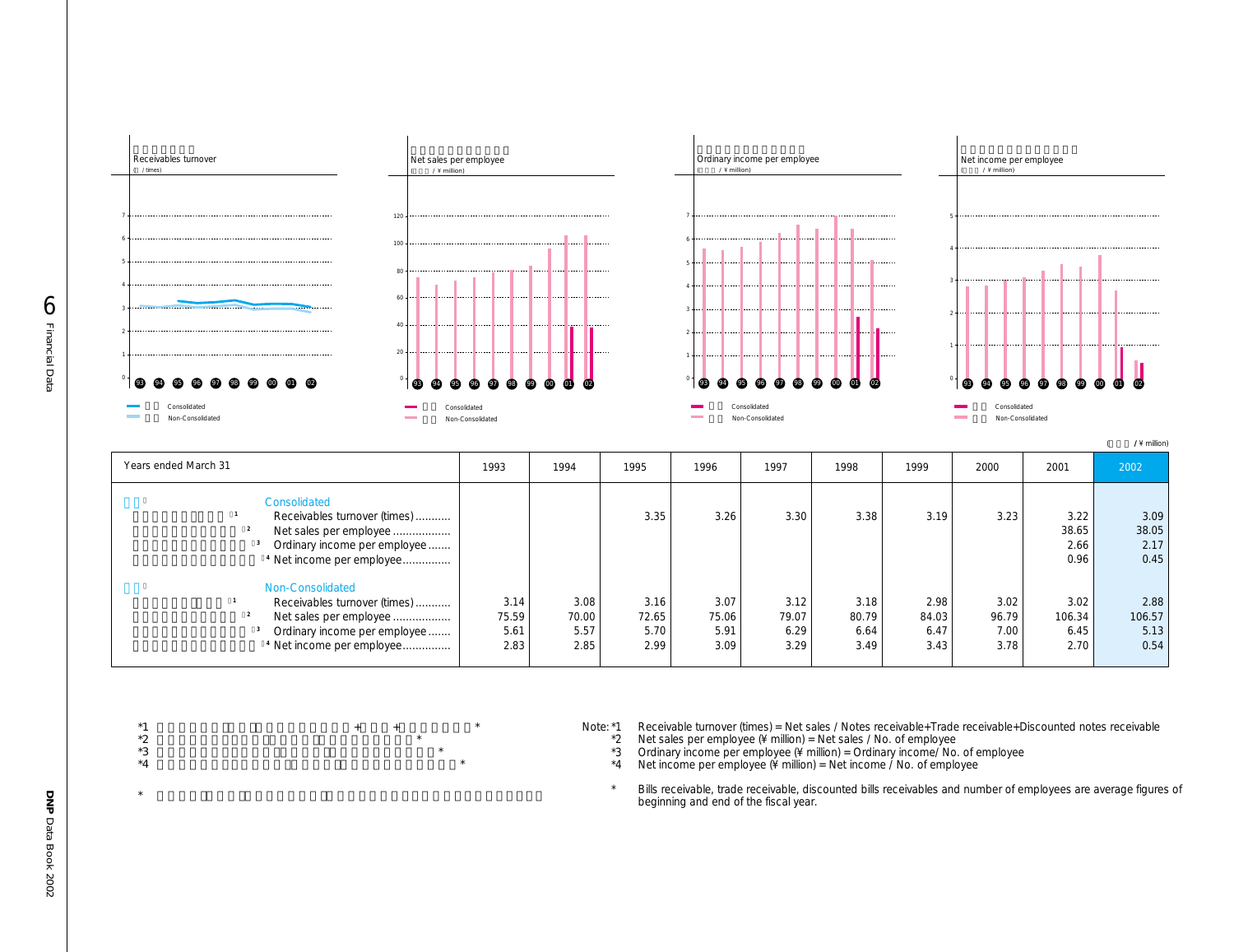

| At March 31                                                                           | 1993                              | 1994                              | 1995                              | 1996                              | 1997                              | 1998                              | 1999                              | 2000                              | 2001                              | 2002                              |
|---------------------------------------------------------------------------------------|-----------------------------------|-----------------------------------|-----------------------------------|-----------------------------------|-----------------------------------|-----------------------------------|-----------------------------------|-----------------------------------|-----------------------------------|-----------------------------------|
| Consolidated<br>Fixed assets / liability ratio<br>Interest coverage ratio (times)     |                                   | 57.69<br>162.72<br>73.13<br>36.73 | 57.92<br>165.35<br>71.44<br>41.29 | 58.39<br>161.72<br>72.58<br>45.35 | 58.95<br>160.14<br>73.08<br>54.07 | 61.04<br>164.70<br>73.63<br>58.67 | 62.18<br>159.14<br>77.49<br>37.02 | 63.76<br>160.38<br>76.95<br>52.49 | 63.06<br>165.41<br>74.94<br>59.40 | 66.11<br>180.78<br>72.36<br>51.33 |
| Non-Consolidated<br>Fixed assets / liability ratio<br>Interest coverage ratio (times) | 58.68<br>168.95<br>69.68<br>39.04 | 61.37<br>170.60<br>71.36<br>40.69 | 61.43<br>170.75<br>70.75<br>46.99 | 61.42<br>162.87<br>72.63<br>51.61 | 61.62<br>159.11<br>72.86<br>62.10 | 63.99<br>164.68<br>73.30<br>72.34 | 67.23<br>167.76<br>76.24<br>56.57 | 70.29<br>175.82<br>75.10<br>50.12 | 69.05<br>176.53<br>73.62<br>53.03 | 71.51<br>187.93<br>72.57<br>47.63 |

| $*1$     | $\times$ 100 |              |
|----------|--------------|--------------|
| $*$<br>– | $\times$ 100 |              |
| ∗ء<br>ٮ  |              | $\times$ 100 |

 $\ddot{\mathcal{A}}$  +  $\ddot{\mathcal{A}}$ 

Note: \*1 Equity ratio = Total stockholders' equity / Total assets × 100%

 $*2$  Liquidity ratio = Current assets / Current liabilities  $\times$  100%

\*3 Fixed assets / liability ratio = Fixed assets / (Total stockholders' equity+Long-term liabilities) × 100%<br>\*4 Interest coverage ratio (times)= (Operating income+Interest received+Dividends received)

Note that the *Interest* expenses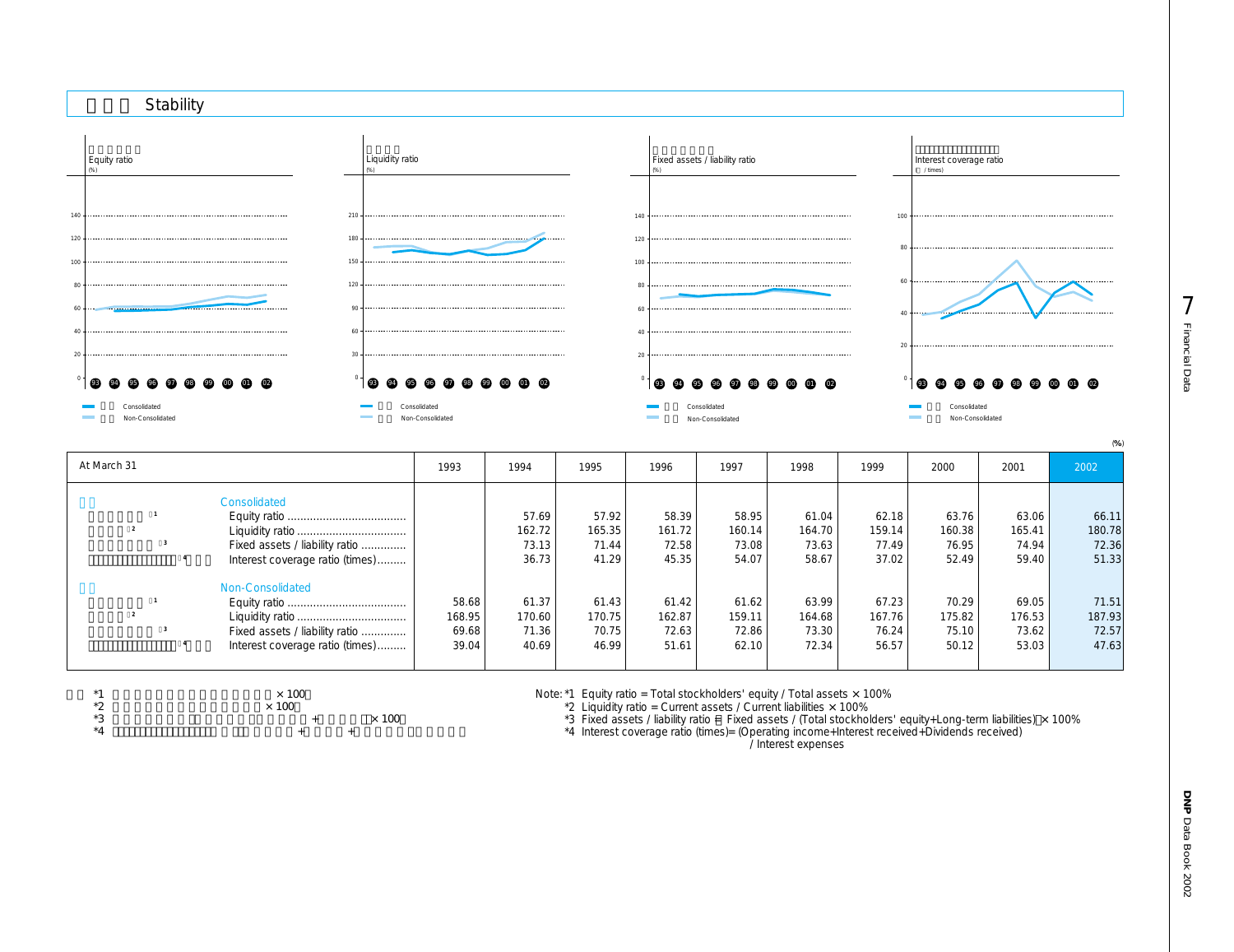

| -- -       |                            |        | - -    | -----  | .        | .        | .        | .        | - -     | .        |          |
|------------|----------------------------|--------|--------|--------|----------|----------|----------|----------|---------|----------|----------|
| <b>BPS</b> | Book value per share (BPS) |        | 933.63 | 984.61 | 1.040.49 | .102.56  | 1.165.94 | ,183.24  | .218.79 | .236.96  | 1,246.99 |
|            | Gross cash flow per share  |        | 130.31 | 144.62 | 153.84   | 164.131  | 171.76   | 149.17   | 175.94  | 168.17   | 145.47   |
|            | Non-Consolidated           |        |        |        |          |          |          |          |         |          |          |
|            |                            |        |        |        |          |          |          |          |         |          |          |
| EPS        | Earnings per share (EPS)   | 52.44  | 54.40  | 57.50  | 59.84    | 63.26    | 66.11    | 59.06    | 57.19   | 38.90    | 7.50     |
| <b>BPS</b> | Book value per share (BPS) | 822.22 | 861.50 | 904.85 | 949.07   | 1.000.40 | 1.056.26 | 1,111.52 | .150.47 | 1.171.12 | .162.30  |
|            | Gross cash flow per share  | 109.83 | 111.67 | 115.69 | 123.25   | 132.91   | 140.24   | 141.47   | 150.34  | 130.56   | 100.09   |
|            | Cash dividends per share   | 13.00  | 14.00  | 15.00  | 16.00    | 17.00    | 18.00    | 18.00    | 18.00   | 18.00    | 18.00    |
|            |                            |        |        |        |          |          |          |          |         |          |          |

| $*1$    | <b>EPS</b> |
|---------|------------|
| ∗າ<br>∠ | <b>BPS</b> |

 $*3$ 

Note: \*1 Earnings per share (¥) = Net income / Outstanding shares (yearly average)

\*2 Book value per share (¥) = Total stockholders' equity (year-end) / Outstanding shares (year-end)

\*3 Gross cash flow per share  $(*)$  = Gross cash flow / Outstanding shares (year-end)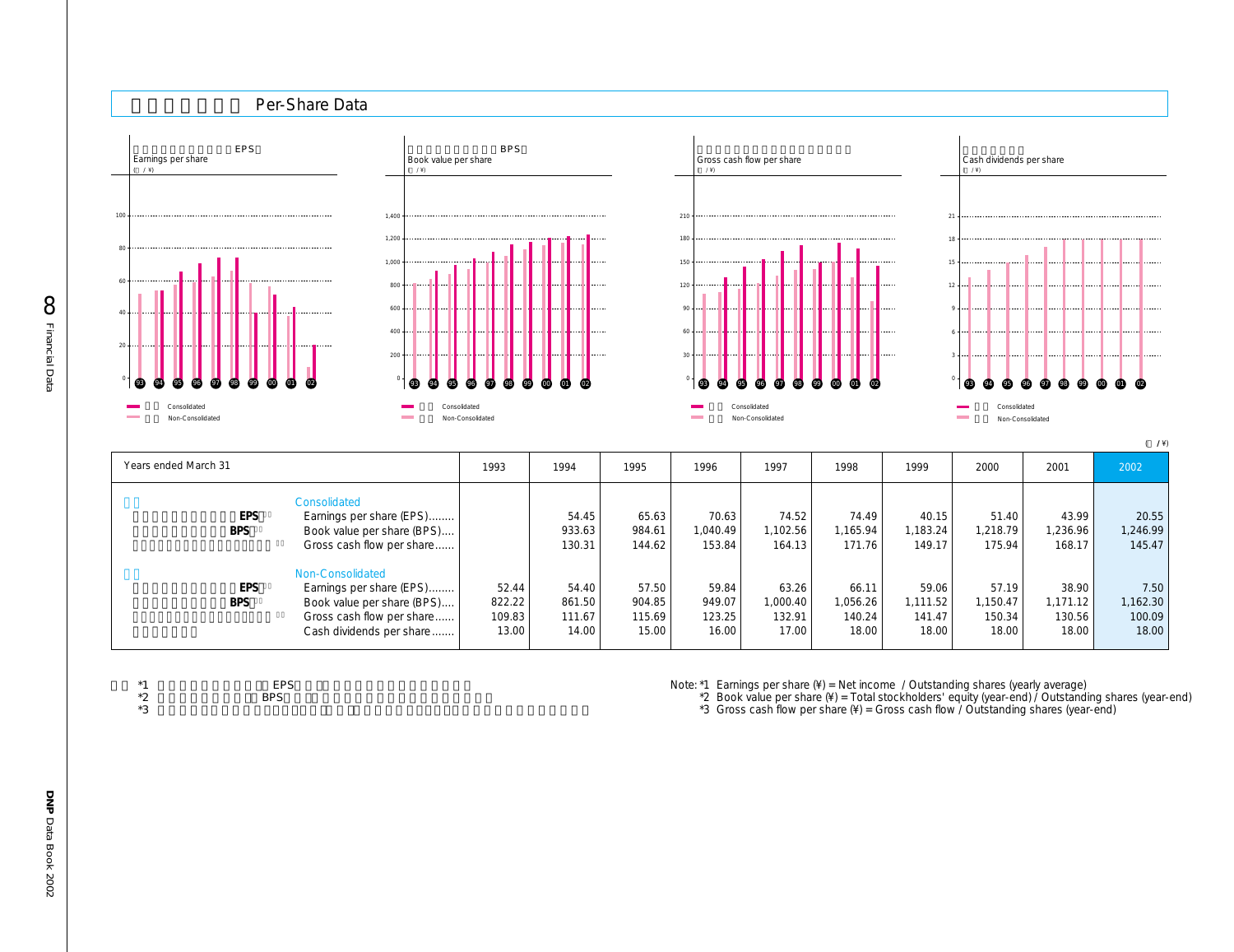

|                        |       |       |       |       |       |       |       |       |       | (% )              |
|------------------------|-------|-------|-------|-------|-------|-------|-------|-------|-------|-------------------|
| Years ended March 31   | 1993  | 1994  | 1995  | 1996  | 1997  | 1998  | 1999  | 2000  | 2001  | 2002              |
| Non-Consolidated       |       |       |       |       |       |       |       |       |       |                   |
| Dividend payout ratio! | 24.84 | 25.73 | 26.08 | 26.73 | 26.88 | 27.24 | 30.48 | 31.47 | 46.27 | 239.85            |
| Dividend yield         | 0.91  | 0.79  | 1.11  | 0.82  | 0.82  | 0.82  | 1.00  | 1.08  | 1.20  | 1.27              |
| Dividends-on-equity    | 1.62  | 1.66  | 1.70  | 1.73  | 1.75  | 1.76  | 1.66  | 1.59  | 1.55  | 1.54 <sub>1</sub> |
|                        |       |       |       |       |       |       |       |       |       |                   |

 $*$   $\times$  100

 $\overline{\times}$  100  $\star$   $\times$  100 Note: \*1 Dividend payout ratio = Total dividends paid / Net income×100%

\*2 Dividend yield = Dividend per share / Stock price (year-end)× 100%

<sup>\*</sup>3 Dividends-on-equity = Total dividends paid / Total stockholders' equity (yearly average) × 100%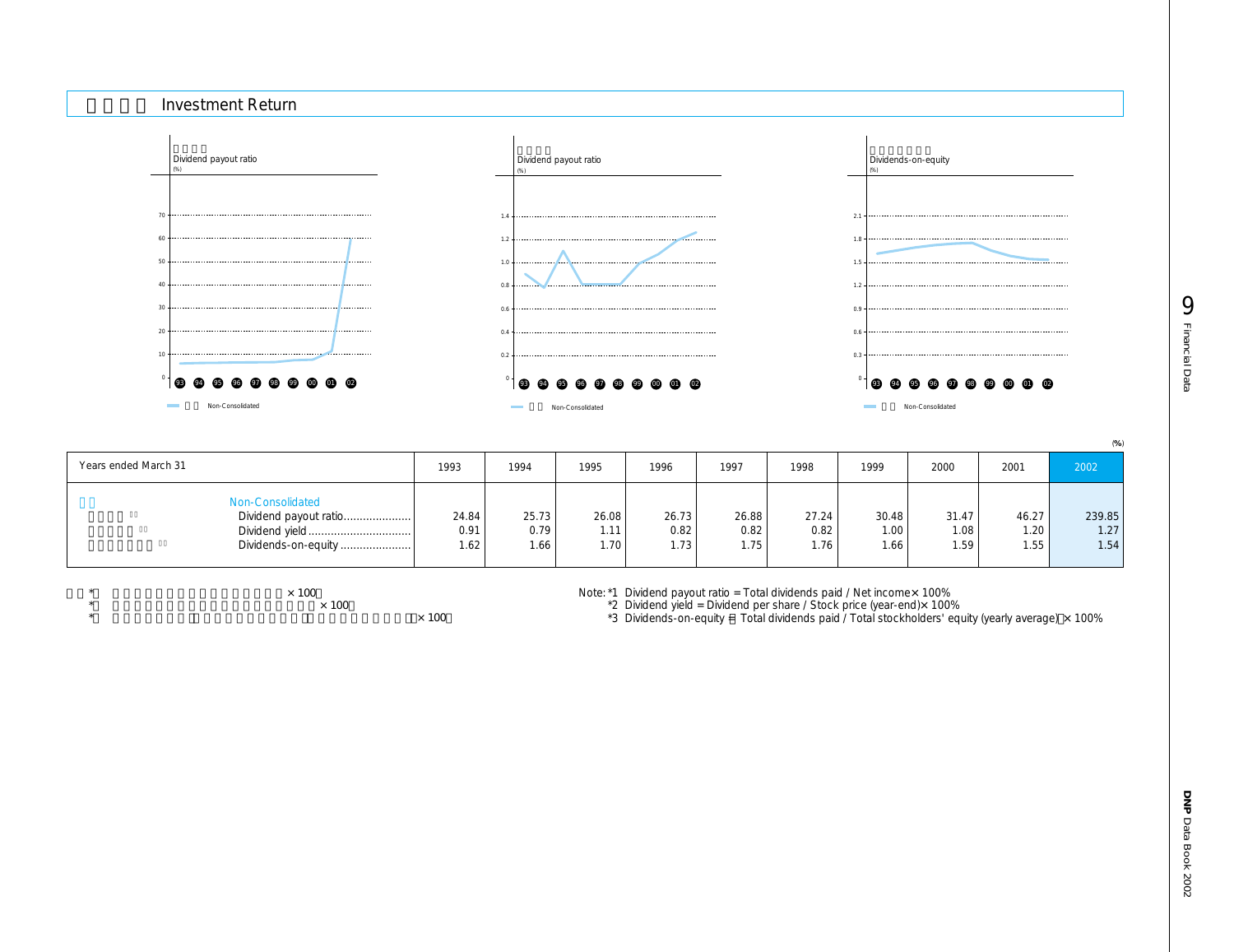

| At March 31 |                                                                                                                                         | 1993                   | 1994                   | 1995                   | 1996                   | 1997                   | 1998                   | 1999                   | 2000                   | 2001                   | 2002                    |
|-------------|-----------------------------------------------------------------------------------------------------------------------------------------|------------------------|------------------------|------------------------|------------------------|------------------------|------------------------|------------------------|------------------------|------------------------|-------------------------|
| PER         | Consolidated<br>Price-to-earnings ratio<br>Price-to-book value ratio<br>PBR <sup>3</sup><br>PCFR<br>Price-to-cash flow ratio            |                        | 32.51<br>1.90<br>13.58 | 20.57<br>1.37<br>9.33  | 27.61<br>1.87<br>12.68 | 27.78<br>1.88<br>12.61 | 29.53<br>1.89<br>12.81 | 44.83<br>1.52<br>12.07 | 32.41<br>1.37<br>9.47  | 34.10<br>1.21<br>8.92  | 69.15<br>1.14<br>9.77   |
| PER         | Non-Consolidated<br>Price-to-earnings ratio<br>Price-to-book value ratio<br>PBR <sup>3</sup><br><b>PCFR</b><br>Price-to-cash flow ratio | 27.32<br>1.74<br>13.02 | 32.54<br>2.05<br>15.85 | 23.48<br>1.49<br>11.67 | 32.59<br>2.05<br>15.82 | 32.72<br>2.07<br>15.57 | 33.28<br>2.08<br>15.69 | 30.48<br>1.62<br>12.72 | 29.13<br>1.45<br>11.08 | 38.56<br>1.28<br>11.49 | 189.47<br>1.22<br>14.20 |

| $*1$      | PER |             |  |  |
|-----------|-----|-------------|--|--|
| $*$<br>∸  |     | PBR         |  |  |
| $*2$<br>◡ |     | <b>PCFR</b> |  |  |

Note: \*1 Price-to-earnings ratio (times) = Stock price (year-end) / Net income per share

\*2 Price-to-book value ratio (times) = Stock price (year-end) / Stockholders' equity per share

\*3 Price-to-cash flow ratio (times) = Stock price (year-end) / Gross cash flow per share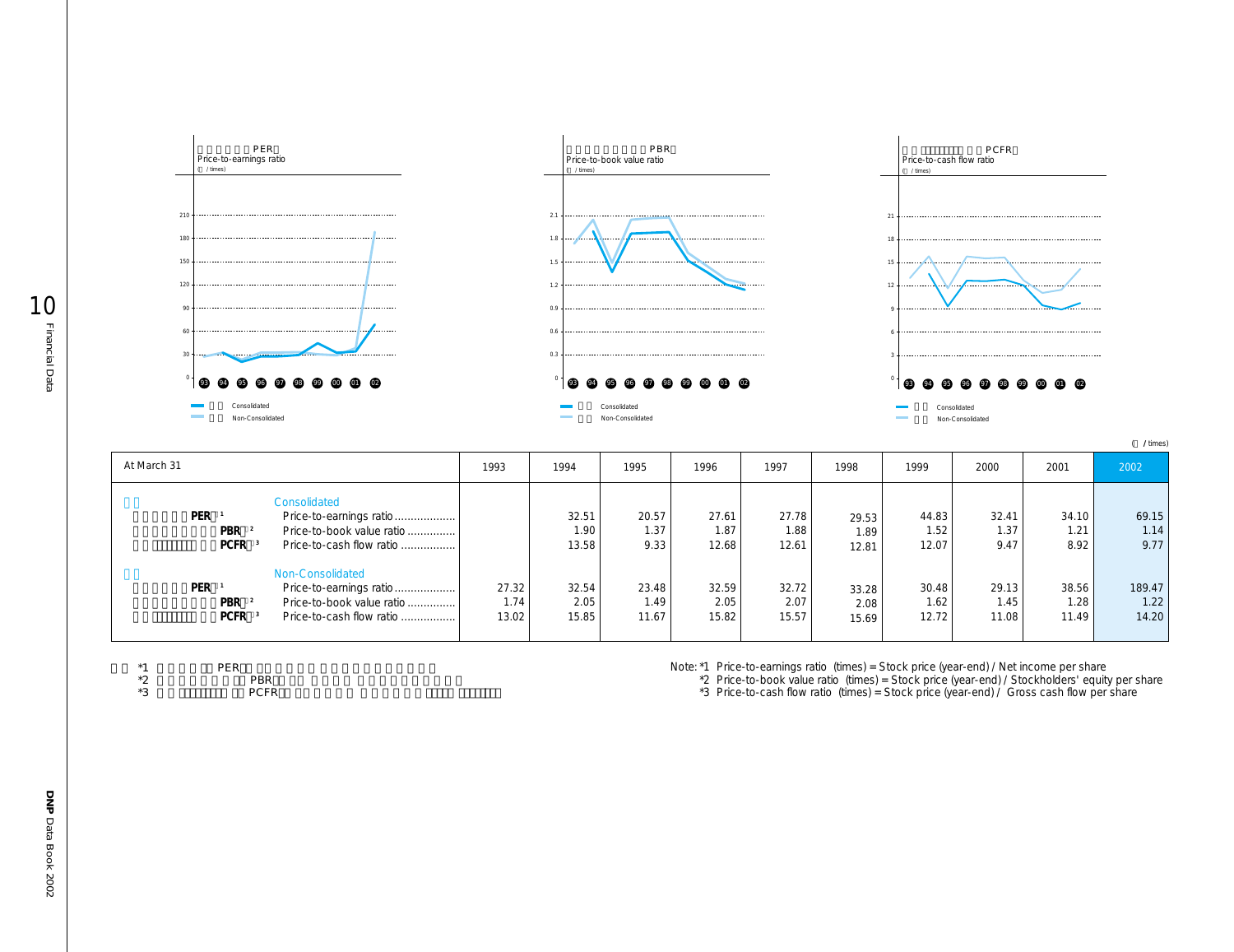

| Years ended March 31 |                               | 1993   | 1994   | 1995   | 1996   | 1997   | 1998   | 1999   | 2000   | 2001   | 2002   |
|----------------------|-------------------------------|--------|--------|--------|--------|--------|--------|--------|--------|--------|--------|
|                      | Consolidated                  |        |        |        |        |        |        |        |        |        |        |
|                      | Capital expenditures          |        |        |        | 93.65  | 113.66 | 111.34 | 119.37 | 113.86 | 103.05 | 85.10  |
|                      | R&D expenditures              |        |        |        |        |        |        |        | 23.6   | 24.7   | 23.4   |
|                      | Depreciation expenses         |        |        |        | 62.42  | 67.58  | 73.91  | 82.80  | 94.59  | 94.31  | 94.87  |
|                      | Number of employees (persons) |        |        |        |        |        |        |        | 35,347 | 34,094 | 34,868 |
|                      | Non-Consolidated              |        |        |        |        |        |        |        |        |        |        |
|                      | Capital expenditures          | 48.57  | 56.11  | 60.01  | 73.66  | 85.43  | 78.11  | 86.08  | 88.39  | 78.87  | 61.67  |
|                      | R&D expenditures              | 18.0   | 18.0   | 18.0   | 18.0   | 19.5   | 20.5   | 22.0   | 21.0   | 22.3   | 21.2   |
|                      | Depreciation expenses         | 43.09  | 42.93  | 43.63  | 47.57  | 52.53  | 56.33  | 62.59  | 70.74  | 69.61  | 70.31  |
|                      | Number of employees (persons) | 14,325 | 14,308 | 14.498 | 14,514 | 14.427 | 14,309 | 11,836 | 11.165 | 10.698 | 10,352 |
|                      |                               |        |        |        |        |        |        |        |        |        |        |

 $*1$   $*2$   $*2000$ 注) \*2 単体 2000年より無形固定資産を含む Note: \*1 The figures from the year 1996 include intangible assets.

\*2 The figures from the year 2000 includes intangible assets.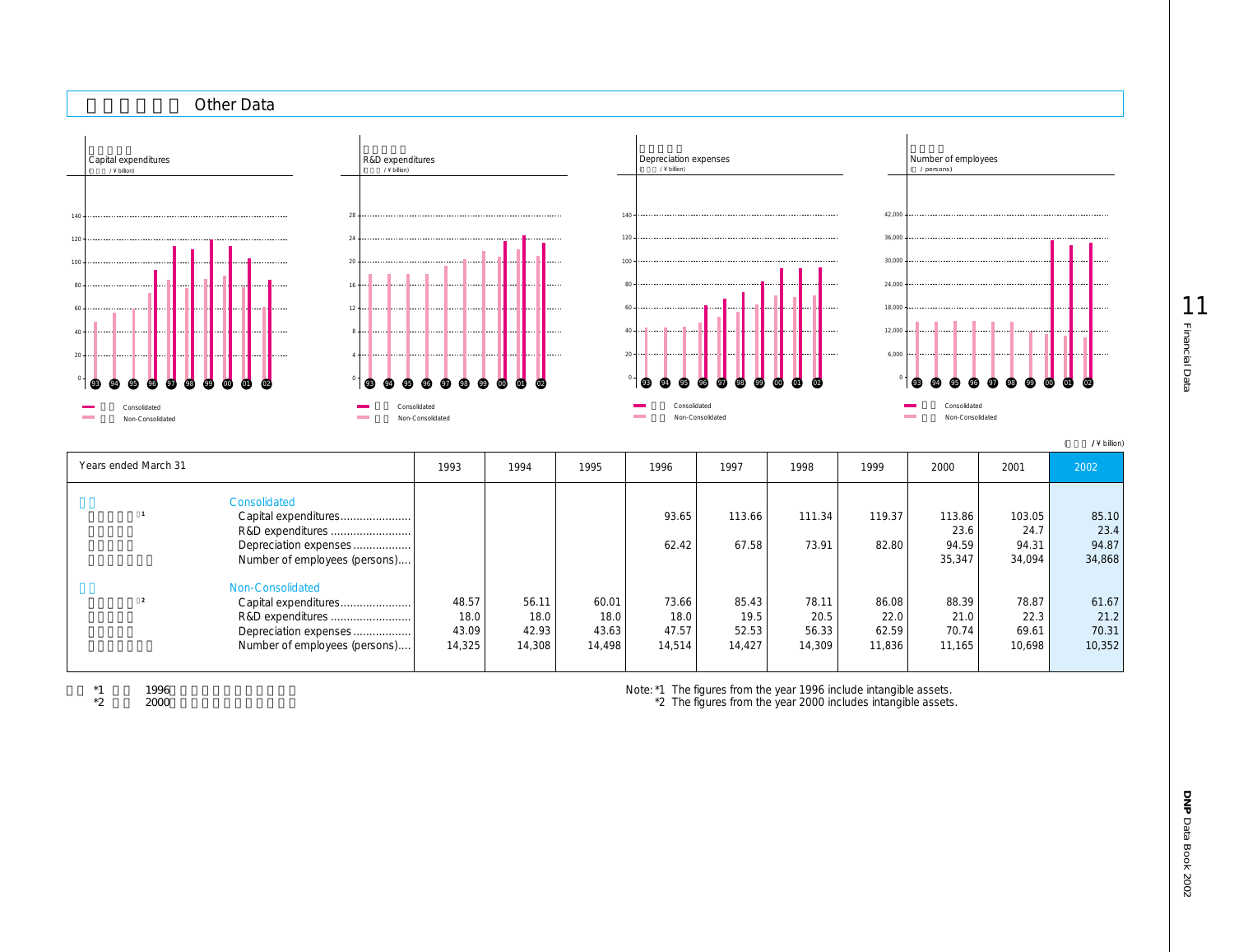# **Major Subsidiaries and Affiliates**

| Domestic                                          | $\overline{(\ }$ | /\ million)     |
|---------------------------------------------------|------------------|-----------------|
| Company name                                      | Capital          | Ownership ratio |
| Hokkaido Dai Nippon Printing Co., Ltd.            | 93               | 97.0            |
| Tohoku Dai Nippon Printing Co., Ltd               | 82               | 99.7            |
| Tokai Dai Nippon Printing Co., Ltd.               | 120              | 100             |
| Shikoku Dai Nippon Printing Co., Ltd.             | 50               | 97              |
| Kyushu Dai Nippon Printing Co., Ltd.              | 380              | 100             |
| DNP Media Create Co., Ltd.                        | 100              | 100             |
| DNP Media Create Kansai Co., Ltd.                 | 200              | 100             |
| DNP Digitalcom Co., Ltd.                          | 100              | 100             |
| Dai Nippon Art Co., Ltd.                          | 80               | 100             |
| Dai Nippon Uni Process Co., Ltd.                  | 80               | 100             |
| DNP Graphica Co., Ltd.                            | 100              | 100             |
| Dai Nippon Offset Co., Ltd.                       | 200              | 100             |
| DNP Data Techno Co., Ltd.                         | 100              | 100             |
| Dai Nippon Ellio Co., Ltd.                        | 300              | 50              |
| I.M.S. Dai Nippon Co., Ltd.                       | 100              | 100             |
| Multi Print Co., Ltd.                             | 100              | 100             |
| Dai Nippon Seihon Co., Ltd.                       | 200              | 100             |
| Dai Nippon Printing Technopack Co., Ltd.          | 300              | 100             |
| Dai Nippon Printing Technopack Kansai Co., Ltd.   | 200              | 100             |
| Dai Nippon Printing Technopack Yokohama Co., Ltd. | 200              | 100             |
| Dainippon Jushi Co., Ltd.                         | 380              | 100             |
| Dai Nippon Polymer Co., Ltd.                      | 100              | 100             |
| Dai Nippon Cup Co., Ltd.                          | 80               | 100             |
| Dai Nippon Hoso Co., Ltd.                         | 80               | 100             |

| <b>Domestic</b>                                   | $\left($ | /\ million)     |                                                |         | /\ million)     |             |
|---------------------------------------------------|----------|-----------------|------------------------------------------------|---------|-----------------|-------------|
| Company name                                      | Capital  | Ownership ratio | Company name                                   | Capital | Ownership ratio | Comp        |
| Hokkaido Dai Nippon Printing Co., Ltd.            | 93       | 97.0            | Sagami Yoki Co., Ltd.                          | 200     | 90              | Kyoi        |
| Tohoku Dai Nippon Printing Co., Ltd               | 82       | 99.7            | SP Dai Nippon Co., Ltd.                        | 80      | 100             | Trar        |
| Tokai Dai Nippon Printing Co., Ltd.               | 120      | 100             | Dai Nippon Printing Fine Electronics Co., Ltd. | 300     | 100             | <b>DNF</b>  |
| Shikoku Dai Nippon Printing Co., Ltd.             | 50       | 97              | Dai Nippon Printing Precision Device Co., Ltd. | 300     | 100             | Dai N       |
| Kyushu Dai Nippon Printing Co., Ltd.              | 380      | 100             | F.D.P. Dai Nippon Co., Ltd.                    | 100     | 100             | <b>DNF</b>  |
| DNP Media Create Co., Ltd.                        | 100      | 100             | D.T.Circuit Technology Co., Ltd.               | 1,000   | 51              | <b>DNF</b>  |
| DNP Media Create Kansai Co., Ltd.                 | 200      | 100             | DAP Technolgy Co., Ltd.                        | 3,000   | 50              | Uzu         |
| DNP Digitalcom Co., Ltd.                          | 100      | 100             | The Inctec Inc.                                | 2,000   | 59.8            | Shio        |
| Dai Nippon Art Co., Ltd.                          | 80       | 100             | DNP Trading Co., Ltd.                          | 100     | 94.3            | <b>Nex</b>  |
| Dai Nippon Uni Process Co., Ltd.                  | 80       | 100             | DNP Logistics Co., Ltd.                        | 626     | 100             | <b>DNF</b>  |
| DNP Graphica Co., Ltd.                            | 100      | 100             | D.N.K Co., Ltd.                                | 100     | 100             | <b>Hokk</b> |
| Dai Nippon Offset Co., Ltd.                       | 200      | 100             | Direc Co., Ltd.                                | 96      | 55              |             |
| DNP Data Techno Co., Ltd.                         | 100      | 100             | DNP Facility Service Co., Ltd.                 | 100     | 100             |             |
| Dai Nippon Ellio Co., Ltd.                        | 300      | 50              | Dai Nippon Kaihatsu Co., Ltd.                  | 250     | 100             |             |
| I.M.S. Dai Nippon Co., Ltd.                       | 100      | 100             | Dai Nippon Techtas Ichigaya Co., Ltd.          | 80      | 100             | Com         |
| Multi Print Co., Ltd.                             | 100      | 100             | Dai Nippon Total Process Ichigaya Co., Ltd.    | 100     | 100             | Dai N       |
| Dai Nippon Seihon Co., Ltd.                       | 200      | 100             | Dai Nippon Total Process BF Co., Ltd.          | 80      | 100             | Tien        |
| Dai Nippon Printing Technopack Co., Ltd.          | 300      | 100             | DT Fine Electronics Co., Ltd.                  | 490     | 65              | P.T.        |
| Dai Nippon Printing Technopack Kansai Co., Ltd.   | 200      | 100             | MyPoint.com Japan Co., Ltd.                    | 700     | 80.1            | <b>DNP</b>  |
| Dai Nippon Printing Technopack Yokohama Co., Ltd. | 200      | 100             | Dai Nippon Printing Kenzai Co., Ltd.           | 200     | 100             | <b>DNP</b>  |
| Dainippon Jushi Co., Ltd.                         | 380      | 100             | DNP AV Center Co., Ltd.                        | 100     | 100             | Dai N       |
| Dai Nippon Polymer Co., Ltd.                      | 100      | 100             | DNP Space Design Co., Ltd.                     | 100     | 100             | <b>DNP</b>  |
| Dai Nippon Cup Co., Ltd.                          | 80       | 100             | DNP Information Systems Co., Ltd.              | 100     | 100             | <b>DNP</b>  |
| Dai Nippon Hoso Co., Ltd.                         | 80       | 100             | Dai Nippon LSI Design Co., Ltd.                | 100     | 100             | <b>DNP</b>  |

|                                                            |         | /\ million)            |
|------------------------------------------------------------|---------|------------------------|
| Company name                                               | Capital | <b>Ownership ratio</b> |
| $\star$<br>Kyoiku Shuppan Co., Ltd.                        | 60      | 48.3                   |
| $\star$<br>Trans Art Inc.                                  | 50      | 100                    |
| $\star$<br>DNP Archives.Com Co., Ltd.                      | 200     | 100                    |
| $\star$<br>Dai Nippon Printing Accounting System Co., Ltd. | 30      | 100                    |
| $\star$<br>DNP Human Service Co., Ltd.                     | 30      | 100                    |
| $\star$<br>DNP Techno Research Co., Ltd.                   | 20      | 100                    |
| $\star$<br>Uzumine Country Club Co., Ltd.                  | 33      | 88.8                   |
| $\star$<br>Shiobara Green Village Co., Ltd.                | 200     | 99.6                   |
| $\star$<br><b>NexantiS Corporation</b>                     | 25      | 100                    |
| $\star$<br>DNP Corporate History Center Co., Ltd.          | 50      | 100                    |
| Hokkaido Coca-Cola Bottling Co., Ltd.                      | 2,935   | 58.6                   |

| Overseas                                  |                         |                 |
|-------------------------------------------|-------------------------|-----------------|
| Company name                              | Capital                 | Ownership ratio |
| Dai Nippon Printing Co., (Hokg Kong) Ltd. | (HK\$ 1,000)<br>225,000 | 99.5            |
| Tien Wah Press (Pte.) Ltd.                | (S\$ 1,000)<br>4.140    | 100             |
| P.T. Dai Nippon Printing Indonesia        | (US\$ 1,000)<br>26,000  | 51.0            |
| <b>DNP Corporation USA</b>                | (US\$ 1,000)<br>32.067  | 100             |
| <b>DNP America, LLC</b>                   | (US\$ 1,000)<br>10      | 100             |
| Dai Nippon IMS (America) Corp.            | (US\$ 1,000)<br>20,000  | 100             |
| <b>DNP Denmark A/S</b>                    | (DKr 1,000)<br>135,000  | 100             |
| <b>DNP Holding (USA) Corporation</b>      | (US\$ 1,000)<br>100     | 100             |
| <b>DNP Electronics America LLC</b>        | (US\$ 1,000)<br>15,000  | 100             |

\*は非連結子会社及び非連結関連会社です。 \*Non-consolidated subsidiary or affiliate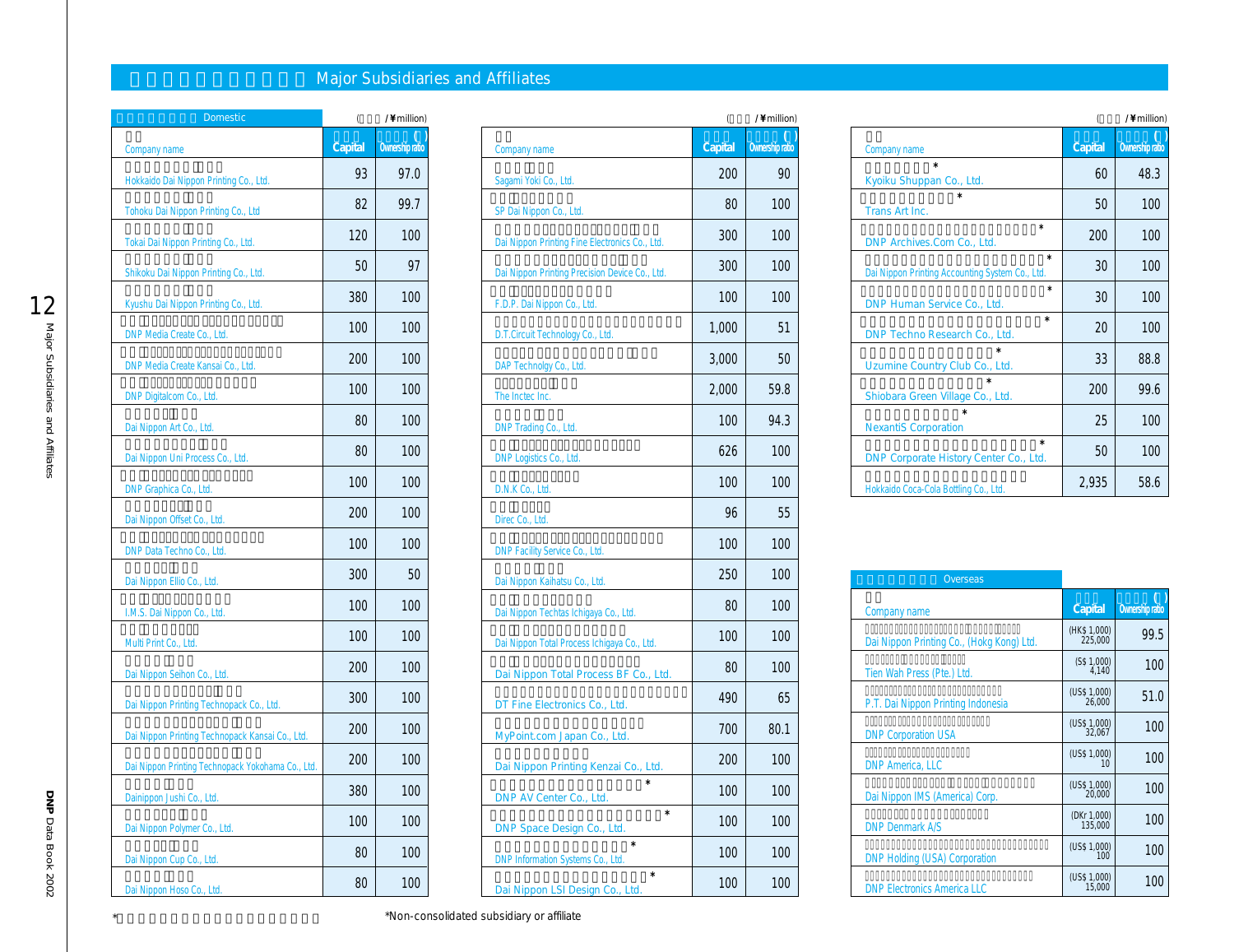# **9** Consolidated Statements of Income (9 years)

|                                                   |           |           |          |                     |          |          |                                   |                     |                     | /\ million) |
|---------------------------------------------------|-----------|-----------|----------|---------------------|----------|----------|-----------------------------------|---------------------|---------------------|-------------|
| Years ended March 31                              | 1994      | 1995      | 1996     | 1997                | 1998     | 1999     | 2000                              | 2001                | 2002                | (2002/2001) |
|                                                   | 1,145,535 | 1,192,827 |          | 1,245,300 1,310,100 |          |          | 1,336,604   1,269,543   1,286,703 | 1,342,035 1,311,934 |                     | $-2.2$      |
|                                                   | 918,386   | 945,570   | 983,301  | 1,028,614           |          |          | 1,056,962 1,033,926 1,039,006     |                     | 1,091,386 1,071,163 | $-1.9$      |
| Selling, general and administrative expenses      | 147,180   | 156,536   | 161,609  | 170,298             | 172,824  | 166,008  | 161.811                           | 164,708             | 168.529             | 2.3         |
|                                                   | 79.969    | 90,721    | 100,390  | 111,188             | 106,818  | 69,609   | 85,886                            | 85,941              | 72,242              | $-15.9$     |
|                                                   | 17,848    | 11,545    | 11,896   | 12,432              | 13,726   | 19,157   | 14,279                            | 16,734              | 10,383              | $-38.0$     |
|                                                   | 8,108     | 6,570     | 5,554    | 4.409               | 3.709    | 3.881    | 2.882                             | 3,103               | 2,597               | $-16.3$     |
|                                                   |           |           |          |                     |          |          | 17                                | 128                 |                     |             |
|                                                   | 9.740     | 4,975     | 6,342    | 8,023               | 10,017   | 15,276   | 11,380                            | 13,503              | 7,786               | $-42.3$     |
|                                                   | 10,910    | 9,358     | 9,398    | 9.981               | 8,871    | 10,770   | 12,189                            | 10,326              | 7,850               | $-24.0$     |
|                                                   | 2,398     | 2,356     | 2,336    | 2,138               | 1,884    | 1,985    | 1.691                             | 1,499               | 1,458               | $-2.7$      |
|                                                   |           |           |          |                     |          | 36       |                                   |                     | 210                 |             |
|                                                   | 8,512     | 7.002     | 7.062    | 7.843               | 6.987    | 8.749    | 10.498                            | 8,827               | 6,182               | $-30.0$     |
|                                                   | 86,907    | 92.908    | 102,888  | 113,639             | 111,673  | 77.996   | 87.976                            | 92,349              | 74,775              | $-19.0$     |
|                                                   | 138       | 12,306    | 885      | 797                 | 1.736    | 9.813    | 9.823                             | 13,472              | 974                 | $-92.8$     |
|                                                   | 4,065     | 3.672     | 5.670    | 7.042               | 12.775   | 10.106   | 18.600                            | 36.705              | 49.599              | 35.1        |
|                                                   | 82,980    | 101,542   | 98,103   | 107,394             | 100,634  | 77,703   | 79,199                            | 69,116              | 26,150              | $-62.2$     |
|                                                   | 41,586    | 43,111    | 44,822   | 49,713              | 44,632   | 48,916   | 40,509                            | 37,077              | 25,472              | $-31.3$     |
|                                                   | $-919$    | 4,158     | $-1,485$ | $-116$              | $-2,329$ | $-3,550$ | $-2,435$                          | $-2,784$            | $-15,137$           |             |
|                                                   | 1.570     | 3.609     | 1.804    | 1.590               | 1.483    | 1.844    | 2.091                             | 1.414               | 206                 | $-85.4$     |
| Minority interests, amortization of consolidation |           |           |          |                     |          |          |                                   |                     |                     |             |
| adjustments and net investment gains or losses    |           |           |          |                     |          |          |                                   |                     |                     |             |
|                                                   | $-65$     | 1,464     | $-12$    | 42                  | 309      |          |                                   |                     |                     |             |
|                                                   | 40,808    | 49,200    | 52,974   | 56,165              | 56,539   | 30,493   | 39,034                            | 33,409              | 15,609              | $-53.3$     |
|                                                   |           |           |          |                     |          |          |                                   |                     |                     |             |
|                                                   |           |           |          |                     |          |          |                                   |                     |                     |             |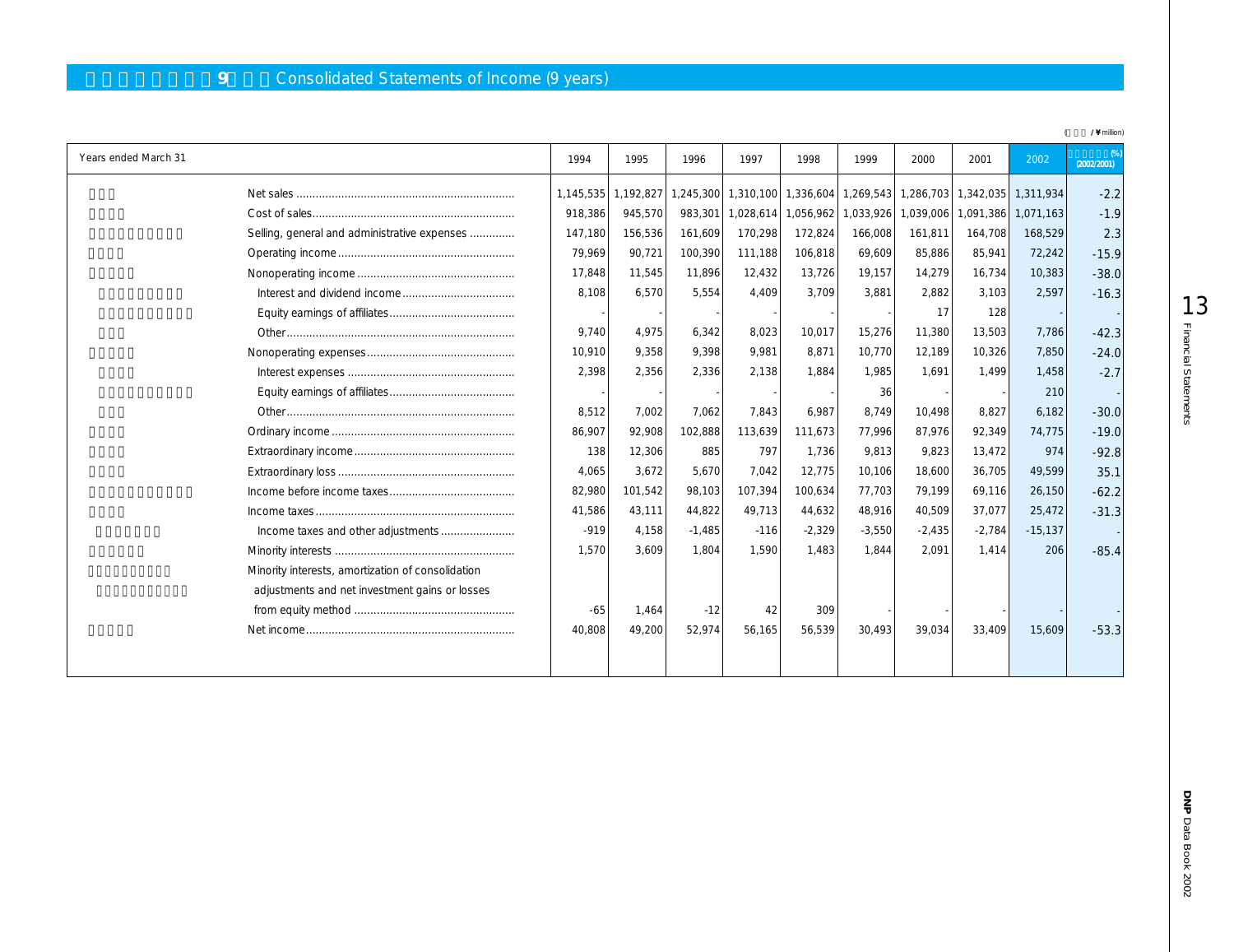# **9** Consolidated Balance Sheets (Assets, 9 years)

|                                           |          |          |          |          |          |          |                                                                                           |          |          | /\ million) |
|-------------------------------------------|----------|----------|----------|----------|----------|----------|-------------------------------------------------------------------------------------------|----------|----------|-------------|
| At March 31                               | 1994     | 1995     | 1996     | 1997     | 1998     | 1999     | 2000                                                                                      | 2001     | 2002     | (2002/2001) |
| Assets                                    |          |          |          |          |          |          |                                                                                           |          |          |             |
|                                           | 612,653  | 662,755  | 688,382  | 729,966  | 721,205  | 664,597  | 670,246                                                                                   | 721,347  | 690,010  | $-4.3$      |
|                                           | 178,650  | 214,673  | 196,140  | 245,757  | 238,305  | 193,697  | 186,747                                                                                   | 187,459  | 189,913  | 1.3         |
|                                           | 344,982  | 361,612  | 398,144  | 390,949  | 395,986  | 396,312  | 396,467                                                                                   | 433,417  | 411,336  | $-5.1$      |
|                                           | 10,594   | 10,561   | 11,441   | 10,641   | 3,234    | 1,851    | 2,496                                                                                     | 2,020    | 3,165    | 56.7        |
|                                           | 59,562   | 66,182   | 74,023   | 71,048   | 72,827   | 67,028   | 77,340                                                                                    | 85,931   | 76,401   | $-11.1$     |
|                                           | 7,700    | 8,094    | 9,401    | 9,836    | 6.999    | 5,548    | 5,822                                                                                     | 9,048    | 7,603    | $-16.0$     |
|                                           | 16,880   | 7,043    | 6,076    | 8,344    | 10,256   | 6,454    | 8,275                                                                                     | 9,278    | 7,398    | $-20.3$     |
| Allowance for doubtful accounts           | $-5,715$ | $-5,410$ | $-6,843$ | $-6,609$ | $-6,402$ | $-6,293$ | $-6,901$                                                                                  | $-5,806$ | $-5,806$ |             |
|                                           | 598,084  | 608,331  | 643,994  | 678,638  | 725,750  | 774,416  | 772,061                                                                                   | 768,524  | 742,448  | $-3.4$      |
|                                           | 417,868  | 434,809  | 461,158  | 501,622  | 536,364  | 570,860  | 561,898                                                                                   | 561,017  | 543,962  | $-3.0$      |
|                                           | 157,860  | 155,939  | 160,214  | 173,586  | 176,988  | 185,647  | 190,258                                                                                   | 190,173  | 183,045  | $-3.7$      |
|                                           | 172,411  | 184,424  | 193,819  | 218,391  | 238,199  | 233,884  | 235,764                                                                                   | 230,311  | 210,771  | $-8.5$      |
|                                           | 80,375   | 87,637   | 95,744   | 98,186   | 101,153  | 101,848  | 102,175                                                                                   | 105,176  | 114,096  | 8.5         |
|                                           | 7,222    | 6,809    | 11,381   | 11,459   | 20,024   | 25,792   | 7,277                                                                                     | 6,873    | 9,327    | 35.7        |
|                                           |          |          |          |          |          | 23,689   | 26,424                                                                                    | 28,484   | 26,723   | $-6.2$      |
|                                           | 1,868    | 1,856    | 1,887    | 1,829    | 1,804    | 2,119    | 19,894                                                                                    | 22,620   | 22,210   | $-1.8$      |
|                                           |          |          |          |          |          |          | 16,023                                                                                    | 16,896   | 17,834   | 5.6         |
|                                           | 1,868    | 1,856    | 1,887    | 1,829    | 1,804    | 2,119    | 3,871                                                                                     | 5,724    | 4,376    | $-23.5$     |
|                                           | 178,348  | 171,666  | 180,949  | 175,187  | 187,582  | 201,437  | 190,269                                                                                   | 184,887  | 176,276  | $-4.7$      |
|                                           | 132,607  | 128,828  | 130,358  | 131,905  | 140,006  | 152,816  | 154,104                                                                                   | 148,758  | 126,931  | $-14.7$     |
|                                           | 10,688   | 6,434    | 9,046    | 9,586    | 11,508   | 8,337    | 5,384                                                                                     | 4,812    | 5,683    | 18.1        |
|                                           | 6,943    | 1,860    | 2,247    | 1,936    | 7,377    | 12,460   | 15,061                                                                                    | 14,388   | 29,797   | 107.1       |
|                                           | 30,093   | 37,173   | 42,943   | 34,718   | 30,635   | 32,341   | 20,760                                                                                    | 19,859   | 19,330   | $-2.7$      |
| Allowance for doubtful accounts           | $-1,363$ | $-2,009$ | $-1,974$ | $-1,765$ | $-1,284$ | $-3,992$ | $-4,115$                                                                                  | $-2,930$ | $-5,465$ |             |
| Provision for investment appraisal losses | $-620$   | $-620$   | $-1,671$ | $-1,193$ | $-660$   | $-525$   | $-925$                                                                                    |          |          |             |
|                                           | 1,334    | 1,216    | 1,098    | 963      | 636      |          |                                                                                           |          |          |             |
| Foreign currency translation adjustments  | 1,054    | 2,279    | 3,215    | 571      | 3,118    | 6,280    | 9,393                                                                                     |          |          |             |
|                                           |          |          |          |          |          |          | 1,213,125 1,274,581 1,336,689 1,410,138 1,450,709 1,445,293 1,451,700 1,489,871 1,432,458 |          |          | $-3.9$      |

14<br>Financial Statements Financial Statements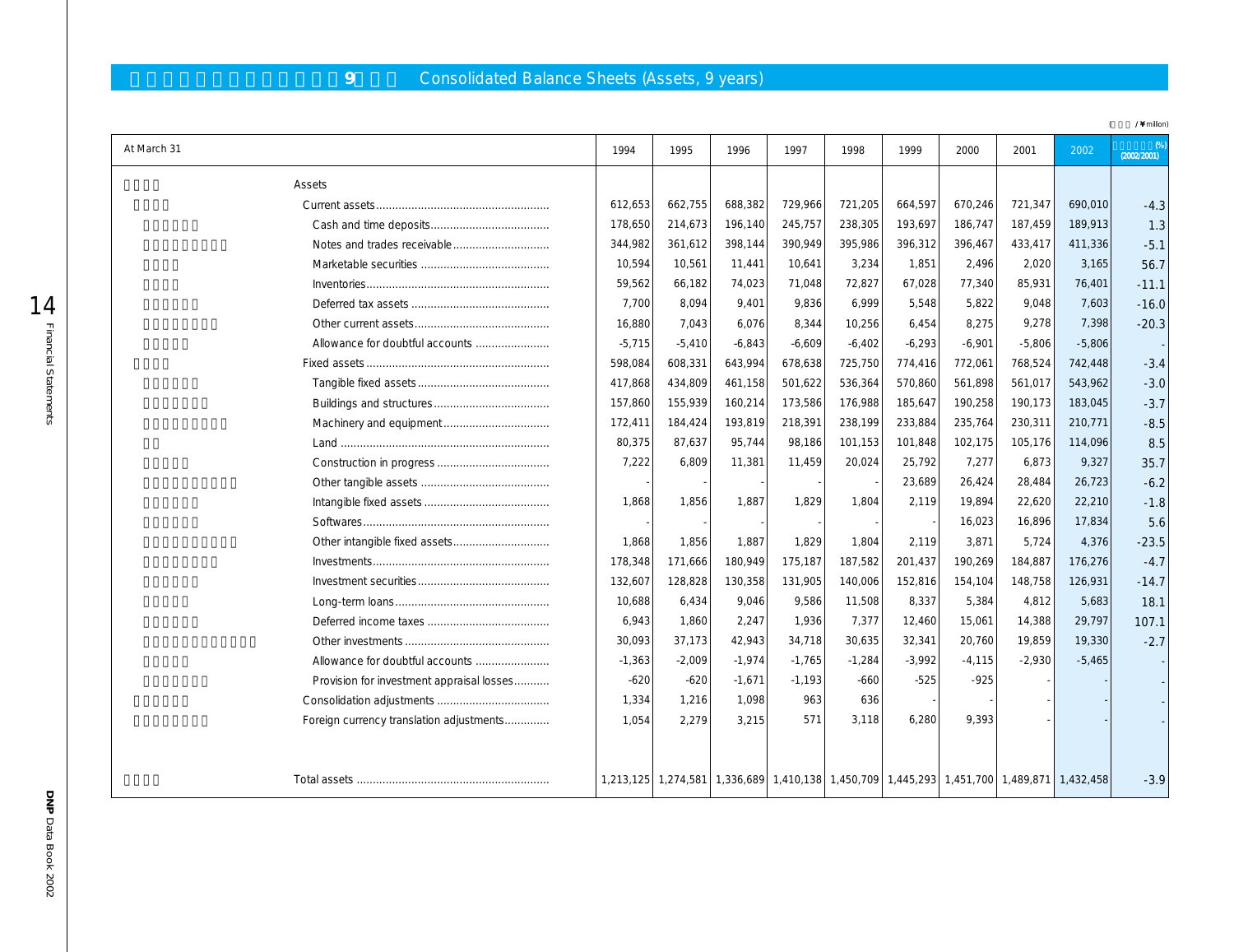### **9** Consolidated Balance Sheets (Liabilities, Minority Interests and Stockholders' Equity, 9 years)

|                                                         |         |         |                                                                                           |         |         |         |         |          |          | /\ million) |
|---------------------------------------------------------|---------|---------|-------------------------------------------------------------------------------------------|---------|---------|---------|---------|----------|----------|-------------|
| At March 31                                             | 1994    | 1995    | 1996                                                                                      | 1997    | 1998    | 1999    | 2000    | 2001     | 2002     | (2002/2001) |
| Liabilities                                             |         |         |                                                                                           |         |         |         |         |          |          |             |
|                                                         | 376,515 | 400,822 | 425,659                                                                                   | 455,832 | 437,899 | 417,628 | 417,904 | 436,093  | 381,678  | $-12.5$     |
|                                                         | 254,226 | 269,048 | 276,274                                                                                   | 283,597 | 285,006 | 290,348 | 291,756 | 295,707  | 261,920  | $-11.4$     |
|                                                         | 14,771  | 12,135  | 18,828                                                                                    | 16,143  | 16,758  | 12,669  | 12,766  | 16,870   | 10,943   | $-35.1$     |
| Long-term borrowing redeemable within 1 year            | 565     | 1,176   | 662                                                                                       | 1,465   | 956     | 1,249   | 853     | 1,101    | 778      | $-29.3$     |
| Convertible bonds redeemable within 1 year              | 9,927   | 6,307   | 7,672                                                                                     | 11,478  |         |         | 19,896  |          | 19,181   |             |
|                                                         | 22,125  | 25,075  | 25,204                                                                                    | 28,573  | 21,307  | 25,367  | 22,481  | 22,278   | 12,475   | $-44.0$     |
|                                                         | 13,812  | 14,980  | 15,567                                                                                    | 16,934  | 16,287  | 15,330  | 14,361  | 14,356   | 12,369   | $-13.8$     |
|                                                         | 61,089  | 72,101  | 81,452                                                                                    | 97,642  | 97,585  | 72,665  | 55,791  | 85,781   | 64,012   | $-25.4$     |
|                                                         | 118,029 | 113,295 | 106,792                                                                                   | 97,340  | 100,214 | 100,695 | 77,637  | 86,012   | 79,013   | $-8.1$      |
|                                                         | 94,544  | 88,069  | 80,355                                                                                    | 68,824  | 68,740  | 68,740  | 48,844  | 48,844   | 29,663   | $-39.3$     |
|                                                         | 1,938   | 1,845   | 1,753                                                                                     | 2,541   | 4,051   | 3,097   | 2,503   | 4,496    | 4,067    | $-9.5$      |
|                                                         |         |         |                                                                                           |         |         |         | 303     | 67       | 162      | 141.8       |
|                                                         |         |         |                                                                                           |         |         |         |         | 32,605   | 44,335   | 36.0        |
|                                                         | 21,547  | 23,381  | 24,684                                                                                    | 25,975  | 27,423  | 28,858  | 25,987  |          |          |             |
|                                                         |         |         |                                                                                           |         |         |         |         |          | 786      |             |
|                                                         | 494,544 | 514,117 | 532,451                                                                                   | 553,172 | 538,113 | 518,323 | 495,541 | 522.105  | 460,691  | $-11.8$     |
| Minority interests in consolidated subsidiaries         |         |         |                                                                                           |         |         |         |         |          |          |             |
| Minority interests in consolidated subsidiaries         | 18,721  | 22,221  | 23,754                                                                                    | 25,704  | 27,089  | 28,324  | 30,513  | 28,325   | 24,769   | $-12.6$     |
| Stockholders' equity                                    |         |         |                                                                                           |         |         |         |         |          |          |             |
|                                                         | 104,974 | 105,057 | 105,233                                                                                   | 108,847 | 114,464 | 114,464 | 114,464 | 114,464  | 114,464  | 0.0         |
|                                                         | 135,419 | 135,502 | 135,677                                                                                   | 139,285 | 144,898 | 144,898 | 144,898 | 144,898  | 144,898  | 0.0         |
|                                                         | 459,476 | 497,686 | 539,583                                                                                   | 583,137 | 626,164 | 639,287 | 666,287 | 685,760  | 688,491  | 0.4         |
| Net unrealized gains/losses on securities               |         |         |                                                                                           |         |         |         |         |          | 1,625    |             |
| Foreign currency translation adjustments                |         |         |                                                                                           |         |         |         |         | $-5,678$ | $-2,409$ |             |
|                                                         | $-9$    | -2      | $-9$                                                                                      | $-7$    | $-19$   | -3      |         | $-3$     | $-71$    |             |
|                                                         | 699,860 | 738,243 | 780,484                                                                                   | 831,262 | 885,507 | 898,646 | 925,646 | 939.441  | 946,998  | 0.8         |
| Total liabilities, minority interests and stockholders' |         |         |                                                                                           |         |         |         |         |          |          |             |
|                                                         |         |         | 1,213,125 1,274,581 1,336,689 1,410,138 1,450,709 1,445,293 1,451,700 1,489,871 1,432,458 |         |         |         |         |          |          | $-3.9$      |

LO<br>Financial Statements Financial Statements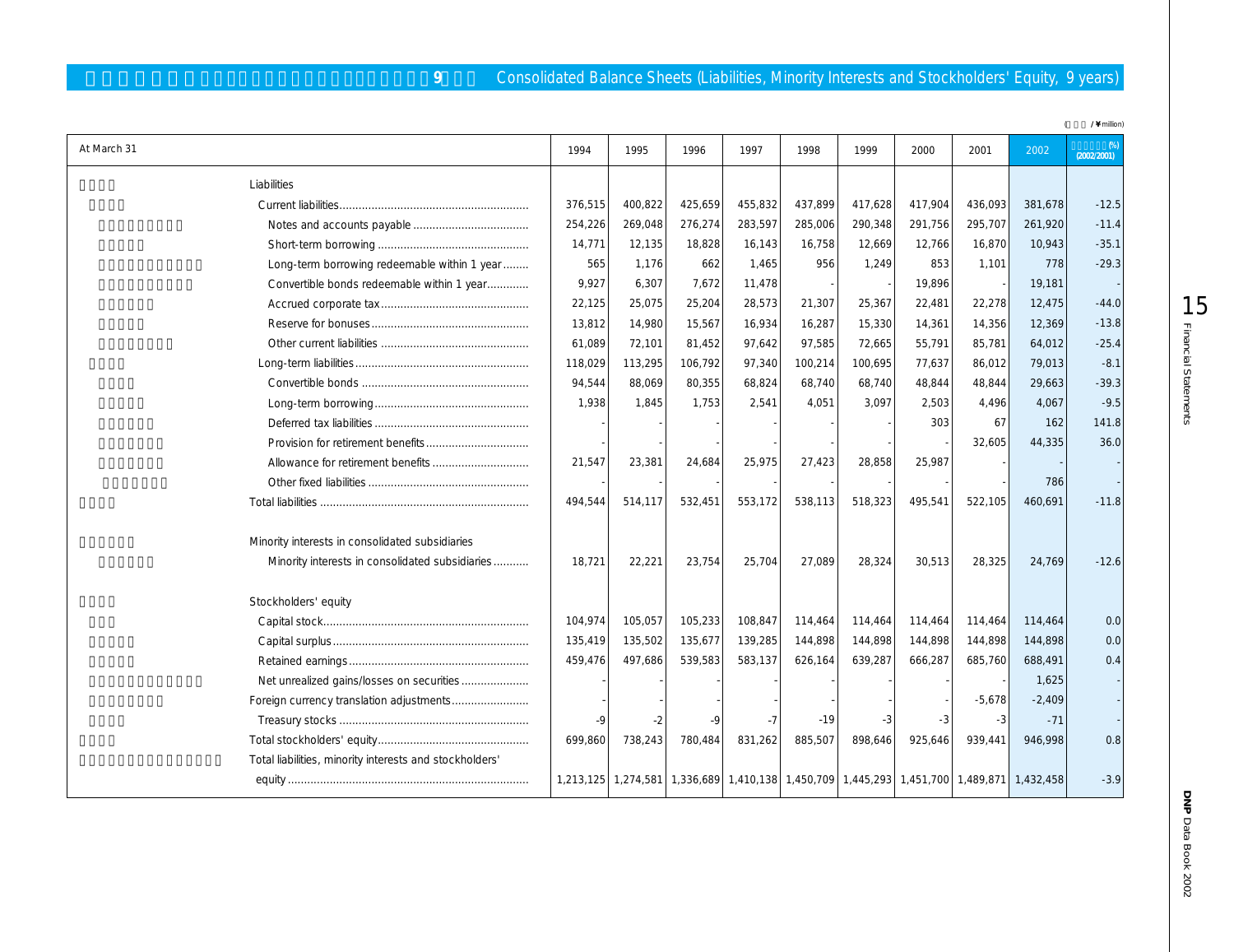# **3** Consolidated Cash Flows (3 years)

(**百万円 / ¥** million)

| Years ended March 31 |                                                                                                | 2000      | 2001      | 2002      |
|----------------------|------------------------------------------------------------------------------------------------|-----------|-----------|-----------|
|                      | Cash flows from operating activities                                                           |           |           |           |
|                      | Income before income taxes and minority interests                                              | 79.199    | 69,116    | 26,150    |
|                      | Adjustment to reconcile income before income taxes and minority interests to net cash porvided |           |           |           |
|                      | by operating activities                                                                        |           |           |           |
|                      |                                                                                                | 94,588    | 94,312    | 94,870    |
|                      |                                                                                                | 880       | $-2,380$  | 2,405     |
|                      |                                                                                                |           | 32,605    | 11,676    |
|                      |                                                                                                | $-3.194$  | $-25,987$ |           |
|                      |                                                                                                | $-17$     | $-128$    | 210       |
|                      |                                                                                                | 309       | 55        | $-40$     |
|                      |                                                                                                | $-2,806$  | $-3,103$  | $-2,597$  |
|                      |                                                                                                | 1.691     | 1.499     | 1,458     |
|                      |                                                                                                | $-12,794$ | $-430$    | 451       |
|                      |                                                                                                | 4,738     | 3,344     | 30,806    |
|                      |                                                                                                |           | 953       | 64        |
|                      |                                                                                                | 4.972     | 5.897     | 10.722    |
|                      |                                                                                                |           | 15,432    |           |
|                      |                                                                                                |           | $-11,317$ |           |
|                      |                                                                                                | 890       | $-36,266$ | 25,866    |
|                      |                                                                                                | $-9,745$  | $-8,454$  | 10,745    |
|                      |                                                                                                | $-662$    | 3,035     | $-39,615$ |
|                      |                                                                                                | 12,183    | 16,509    | $-3,874$  |
|                      |                                                                                                | 170,232   | 154,692   | 169,297   |
|                      |                                                                                                | $-3,985$  | -684      | $-194$    |
|                      |                                                                                                | $-43,438$ | $-37,280$ | $-35,273$ |
|                      |                                                                                                | 122,809   | 116,728   | 133,830   |
|                      |                                                                                                |           |           |           |
|                      |                                                                                                |           |           |           |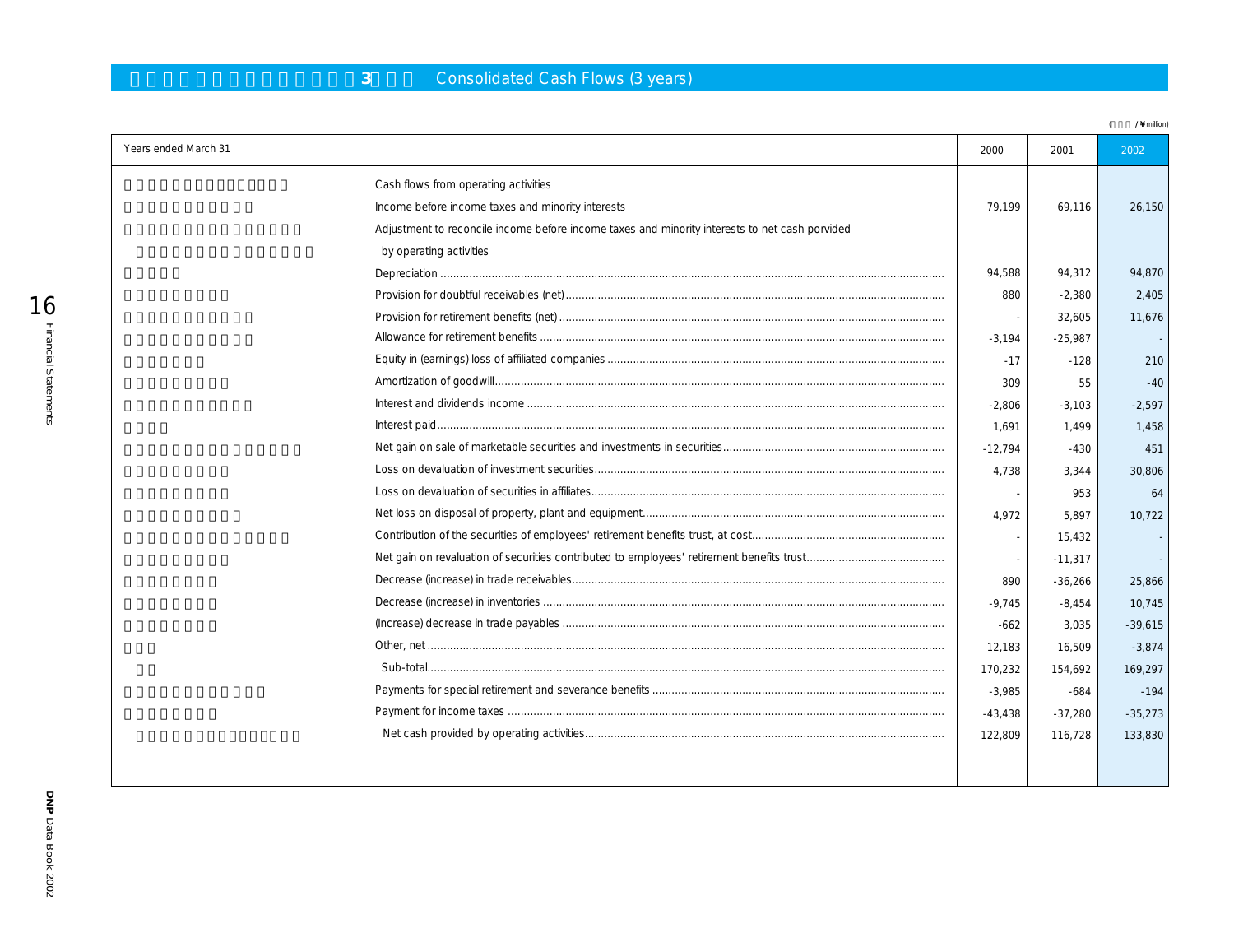| /\ million) |  |
|-------------|--|
|             |  |

|                                      | 2000       | 2001           | 2002       |
|--------------------------------------|------------|----------------|------------|
| Cash flows from investing activities |            |                |            |
|                                      | $-1,229$   | $-30.642$      | 32,082     |
|                                      | $-454$     | $-220$         | $-179$     |
|                                      | 5.927      | 275            | 1,922      |
|                                      | $-109,789$ | $-74,225$      | $-100,385$ |
|                                      | 1,731      | 1,346          | 2,430      |
|                                      | $-18,518$  | $-7,225$       | $-15,210$  |
|                                      | 20,101     | 1,776          | 4,116      |
|                                      | 2,825      | 2,117          | 2,597      |
|                                      | $-11,909$  | $-11,762$      | $-6,936$   |
|                                      | $-110,086$ | $-118,560$     | $-79,563$  |
| Cash flows from financing activities |            |                |            |
|                                      | 474        | 3,674          | $-6,619$   |
|                                      | 293        | 3.754          | 313        |
|                                      | $-1,594$   | $-1,549$       | $-1,122$   |
|                                      |            | $-19.896$      |            |
|                                      | $-1,691$   | 1,493          | $-1,457$   |
|                                      | $-13,668$  | $-13,666$      | $-13,669$  |
|                                      | $-461$     | $-471$         | $-456$     |
|                                      |            |                | $-2,516$   |
|                                      | $-4$       | $\overline{4}$ | $-68$      |
|                                      | $-16,651$  | $-29,643$      | $-25,594$  |
|                                      | $-1,633$   | 734            | 1,966      |
|                                      | $-5,561$   | $-30.741$      | 30.639     |
|                                      | 193,128    | 187,321        | 157,078    |
|                                      | $-246$     | 498            | 1.898      |
|                                      | 187,321    | 157,078        | 189,615    |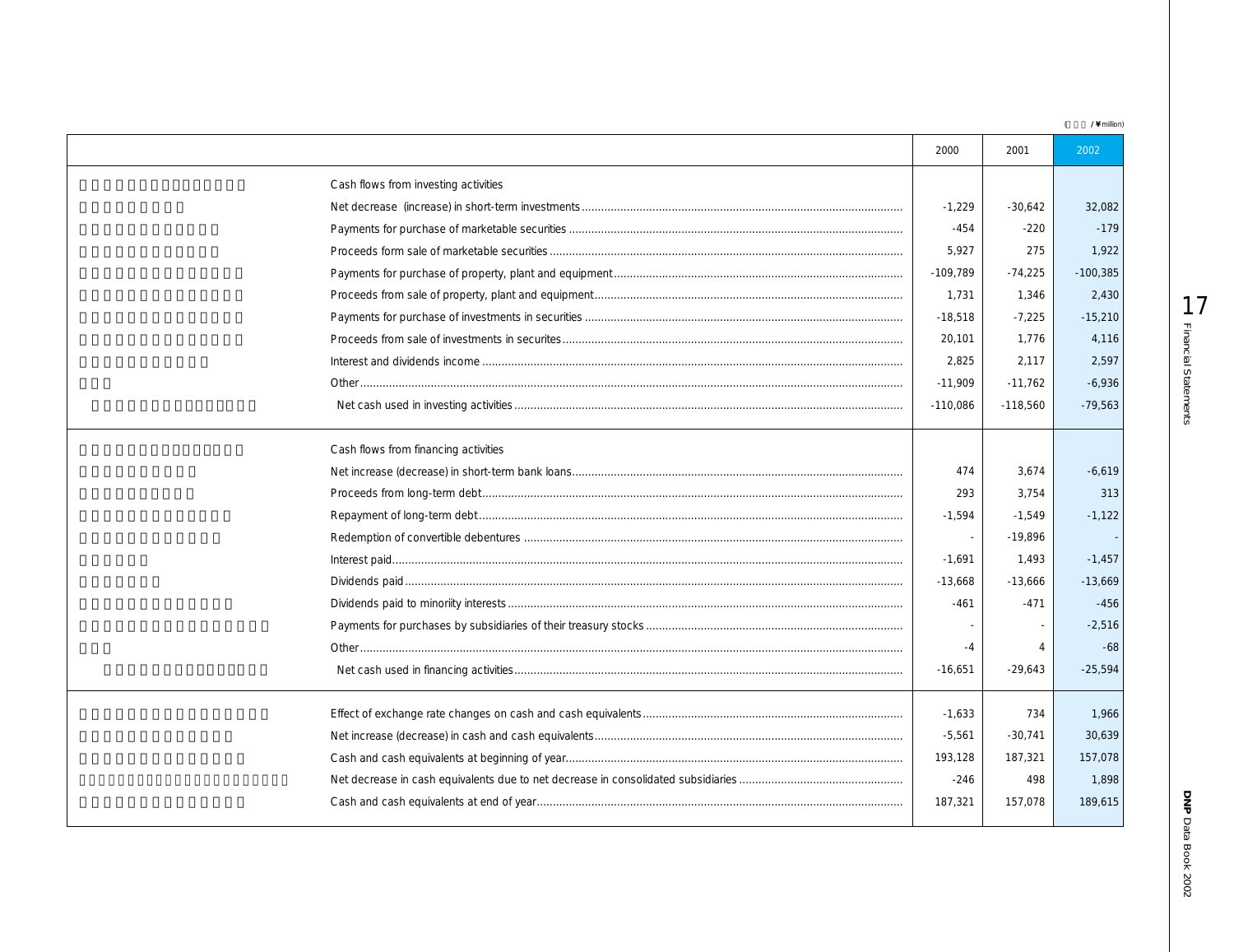# 11 **Non-Consolidated Statements of Income (11 years)**

|                      |                                     |              |         |                     |           |           |           |           |           |         |                     |           | /\ million)       |
|----------------------|-------------------------------------|--------------|---------|---------------------|-----------|-----------|-----------|-----------|-----------|---------|---------------------|-----------|-------------------|
| Years ended March 31 |                                     | 1992         | 1993    | 1994                | 1995      | 1996      | 1997      | 1998      | 1999      | 2000    | 2001                | 2002      | C%<br>(2002/2001) |
|                      |                                     | 1,092,648    |         | 1,048,252 1,002,116 | 1,046,355 | 1,088,833 | 1,144,122 | 1,160,834 | 1,098,547 |         | 1,113,137 1,162,403 | 1,121,696 | $-3.5$            |
|                      |                                     | 927,709      | 883,118 | 838,034             | 875,497   | 909,636   | 950,481   | 964,742   | 925,642   |         | 955,311 1,008,494   | 980,445   | $-2.8$            |
|                      | Selling, general and administrative |              |         |                     |           |           |           |           |           |         |                     |           |                   |
|                      |                                     | 101,388      | 98,368  | 98,335              | 101,173   | 106,335   | 115,881   | 117,161   | 109,285   | 102,502 | 105,884             | 106,450   | 0.5               |
|                      |                                     | 63,550       | 66,764  | 65,746              | 69,684    | 72,861    | 77,759    | 78,930    | 63,619    | 55,323  | 48,023              | 34,800    | $-27.5$           |
|                      |                                     | 27,220       | 27,442  | 30,385              | 30,616    | 33,097    | 36,196    | 38,892    | 54,835    | 72,857  | 74,799              | 69,280    | $-7.4$            |
|                      | Interest and dividend income        | 12,371       | 9.984   | 8,835               | 7.470     | 6.099     | 5,212     | 5,055     | 5,056     | 4,867   | 4.951               | 4.301     | $-13.1$           |
|                      |                                     | 14,846       | 17,457  | 21,548              | 23,144    | 26,996    | 30,982    | 33,835    | 49.777    | 67.988  | 69,846              | 64.978    | $-7.0$            |
|                      | Nonoperating expenses               | 14,113       | 16,370  | 16,420              | 18,266    | 20,197    | 22,917    | 22,383    | 33,831    | 47,651  | 52,361              | 50,081    | $-4.4$            |
|                      |                                     | 2,061        | 1,966   | 1,833               | 1.642     | 1,530     | 1,336     | 1.161     | 1,214     | 1,201   | 999                 | 821       | $-17.8$           |
|                      |                                     | 12,051       | 14,402  | 14,585              | 16,623    | 18,666    | 21,580    | 21,221    | 32,614    | 46.448  | 51,361              | 49,258    | $-4.1$            |
|                      |                                     | 76,657       | 77,837  | 79,711              | 82,034    | 85,761    | 91,037    | 95,439    | 84,623    | 80,528  | 70.461              | 53,999    | $-23.4$           |
|                      | Extraordinary income                | 8            | 20      |                     | 68        | 181       | 209       | 1,166     | 9,927     | 9,689   | 15.172              | 825       | $-94.6$           |
|                      | Profit from sale of fixed assets    | $\mathsf{R}$ | 20      |                     | 68        | 181       | 209       | 45        | 596       | 99      | 180                 | 317       | 76.1              |
|                      |                                     |              |         |                     |           |           |           | 1,120     | 9,330     | 9,589   | 14,991              | 507       | $-96.6$           |
|                      |                                     | 2,650        | 2,787   | 2,835               | 3,161     | 3,806     | 4,230     | 8,523     | 9,319     | 16,010  | 35,446              | 47,132    | 33.0              |
|                      | Losses from sale or disposal of     |              |         |                     |           |           |           |           |           |         |                     |           |                   |
|                      |                                     | 2,203        | 2,029   | 1,886               | 2,100     | 3,043     | 3,232     | 2,984     | 3,545     | 4,523   | 4,813               | 10,129    | 110.5             |
|                      |                                     | 446          | 757     | 947                 | 1,061     | 762       | 995       | 5,536     | 5,772     | 11,484  | 30,628              | 36,999    | 20.8              |
|                      | Income before income taxes          | 74,016       | 75,070  | 76,876              | 78,940    | 82,137    | 87,016    | 88,082    | 85,231    | 74,208  | 50,188              | 7,692     | $-84.7$           |
|                      |                                     | 35,483       | 35,850  | 36,100              | 35,830    | 37,250    | 39,340    | 37,900    | 40,374    | 30,768  | 20,644              | 1,992     | $-90.4$           |
|                      |                                     | 38,532       | 39,220  | 40,776              | 43,110    | 44,887    | 47,676    | 50,182    | 44,856    | 43,439  | 29,544              | 5,699     | $-80.7$           |
|                      | Retained earnings carried forward   |              |         |                     |           |           |           |           |           |         |                     |           |                   |
|                      | from end previous term              | 8,353        | 8,363   | 8.655               | 8.797     | 8.353     | 8,826     | 8.902     | 8,735     | 9.087   | 8,906               | 9,023     | 1.3               |
|                      | Interim cash dividends              | 3,745        | 3,746   | 5,246               | 5,247     | 5.625     | 6.031     | 6.455     | 6,835     | 6.835   | 6.835               | 6,835     | 0.0               |
|                      |                                     |              |         |                     |           |           |           |           |           |         |                     |           |                   |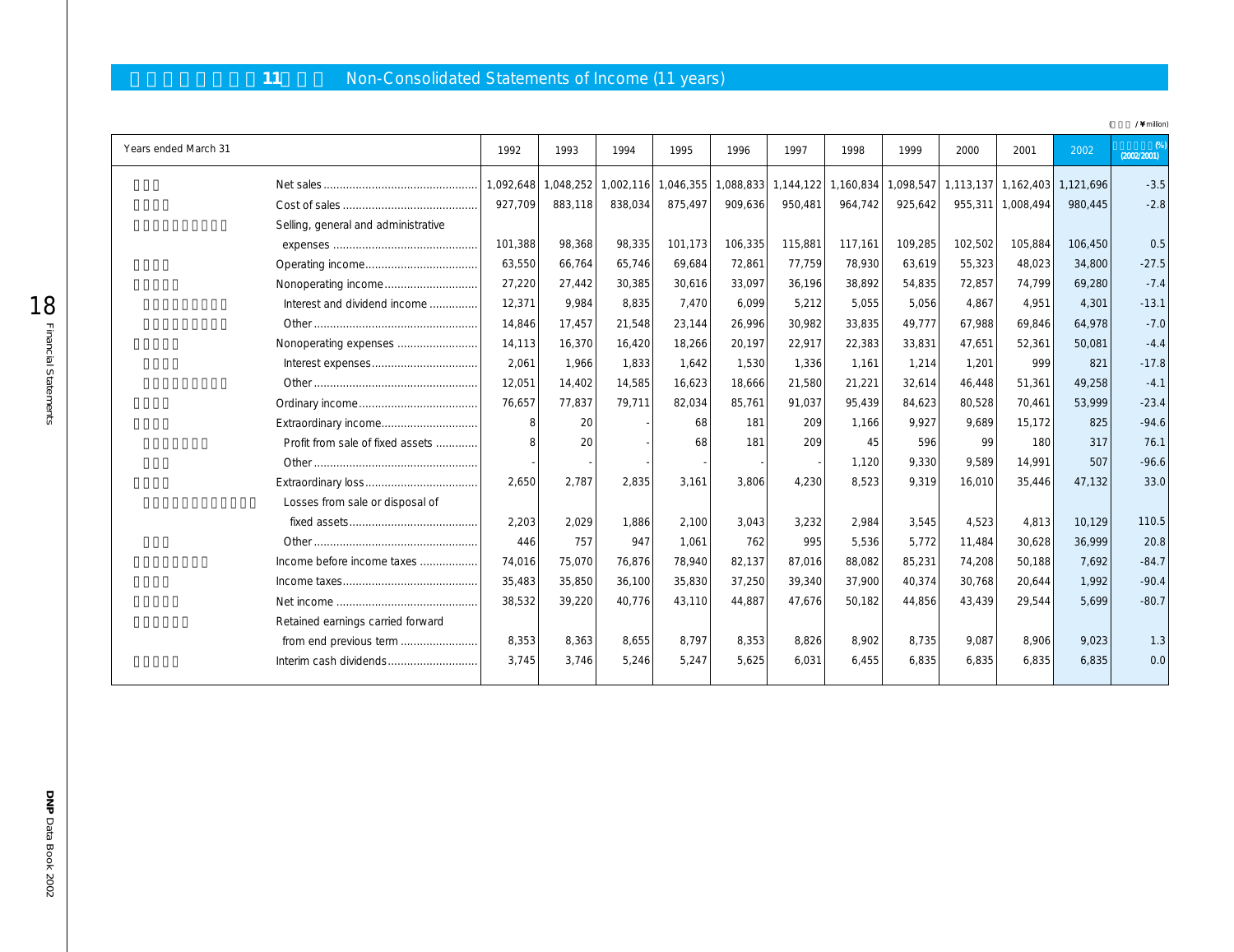# 11 Non-Consolidated Balance Sheets (Liabilities and Stockholders' Equity, 11 years)

|                                            |           |           |           |           |                                                                                                     |           |           |           |           |           |           | /\ million) |
|--------------------------------------------|-----------|-----------|-----------|-----------|-----------------------------------------------------------------------------------------------------|-----------|-----------|-----------|-----------|-----------|-----------|-------------|
| At March 31                                | 1992      | 1993      | 1994      | 1995      | 1996                                                                                                | 1997      | 1998      | 1999      | 2000      | 2001      | 2002      | (2002/2001) |
|                                            |           |           |           |           |                                                                                                     |           |           |           |           |           |           |             |
|                                            | 562,637   | 541,885   | 518,040   | 551,557   | 572,559                                                                                             | 612,805   | 603,244   | 546,912   | 540,344   | 582,909   | 551,499   | $-5.4$      |
| Cash and time deposits                     | 179,275   | 176,202   | 146,705   | 167,622   | 155,866                                                                                             | 204,383   | 193,405   | 148,506   | 144,794   | 139,667   | 143,899   | 3.0         |
| Notes and accounts receivable              | 337,976   | 325,733   | 319,780   | 337,028   | 367,365                                                                                             | 360,761   | 365,759   | 367,940   | 365,946   | 401,578   | 375,322   | $-6.5$      |
| Marketable securities                      | 742       | 1,754     | 5,919     | 5,977     | 6,439                                                                                               | 5,142     | 3,234     | 1,850     | 1,195     | 2,019     | 3,159     | 56.5        |
|                                            | 41,228    | 37,845    | 36,610    | 39,683    | 42,834                                                                                              | 41,506    | 37,390    | 23,876    | 23,492    | 31,605    | 25,386    | $-19.7$     |
| Other current assets, and                  |           |           |           |           |                                                                                                     |           |           |           |           |           |           |             |
|                                            | 3,411     | 344       | 9,019     | 1,241     | 49                                                                                                  | 1,007     | 3,451     | 4,735     | 4,910     | 8,032     | 3,727     | $-53.6$     |
|                                            | 483,285   | 508,155   | 534,186   | 552,770   | 586,606                                                                                             | 611,298   | 650,353   | 708,843   | 702,716   | 705,225   | 682,822   | $-3.2$      |
| Property, plant and equipment              | 329,408   | 334,938   | 345,354   | 358,769   | 386,723                                                                                             | 416,784   | 437,071   | 462,375   | 453,604   | 454,672   | 438,692   | $-3.5$      |
|                                            | 1,707     | 1,679     | 1,662     | 1,614     | 1,573                                                                                               | 1,528     | 1,498     | 1,510     | 18,001    | 20,121    | 19,859    | $-1.3$      |
|                                            | 152,168   | 171,537   | 187,169   | 192,386   | 198,310                                                                                             | 192,985   | 211,783   | 244,957   | 231,110   | 230,432   | 224,271   | $-2.7$      |
|                                            | 1,045,922 | 1,050,040 | 1,052,226 | 1,104,327 | 1,159,165                                                                                           | 1,224,103 | 1,253,597 | 1,255,756 | 1,243,061 | 1,288,135 | 1,234,322 | $-4.2$      |
| Liabilities                                |           |           |           |           |                                                                                                     |           |           |           |           |           |           |             |
|                                            | 340,427   | 320,743   | 303,649   | 323,019   | 351,546                                                                                             | 385,150   | 366,319   | 326,011   | 307,322   | 330,200   | 293,454   | $-11.1$     |
| Notes and accounts payable                 |           | 227,449   | 212,211   | 231,488   | 242,493                                                                                             | 259,642   | 253,670   | 237,186   | 219,844   | 236,122   | 210,156   | $-11.0$     |
| Convertible bonds redeemable               |           |           |           |           |                                                                                                     |           |           |           |           |           |           |             |
|                                            | 4,332     | 7,428     | 9,927     | 309       | 7,672                                                                                               | 11,478    |           |           | 19,896    |           | 19,181    |             |
| Accrued payables and expenses              | 31,560    | 30,094    | 29,593    | 36,249    | 43,038                                                                                              | 46,975    | 56,888    | 39,249    | 33,121    | 57,351    | 38,428    | $-33.0$     |
| Accrued corporate and enterprise           |           |           |           |           |                                                                                                     |           |           |           |           |           |           |             |
|                                            | 25,171    | 25,702    | 26,520    | 27,684    | 29,591                                                                                              | 30,925    | 27,301    | 21,348    | 17,349    | 16,081    | 8,336     | $-48.2$     |
|                                            | 37,162    | 30,067    | 25,395    | 27,285    | 28,746                                                                                              | 36,125    | 28,456    | 28,224    | 17,108    | 20,641    | 17,349    | $-15.9$     |
|                                            | 119,428   | 113,143   | 102,781   | 102,866   | 95,709                                                                                              | 84,711    | 85,068    | 85,560    | 61,975    | 68,487    | 58,185    | $-15.0$     |
| Convertible bonds                          | 106,306   | 98,705    | 88,544    | 88,069    | 80,355                                                                                              | 68,824    | 68,740    | 68,740    | 48,844    | 48,844    | 29,663    | $-39.3$     |
| Provision for retirement benefits          |           |           |           |           |                                                                                                     |           |           |           |           | 19,643    | 28,522    | 45.2        |
| Allowance for retirement benefits          | 13,122    | 14,438    | 14,237    | 14,797    | 15,354                                                                                              | 15,887    | 16,328    | 16,820    | 13,131    |           |           |             |
|                                            | 459,855   | 433,886   | 406,431   | 425,885   | 447,255                                                                                             | 469,861   | 451,388   | 411,571   | 369,297   | 398,687   | 351,639   | $-11.8$     |
| Stockholders' equity                       |           |           |           |           |                                                                                                     |           |           |           |           |           |           |             |
|                                            | 104,674   | 104,857   | 104,974   | 105,057   | 105,233                                                                                             | 108,847   | 114,464   | 114,464   | 114,464   | 114,464   | 114,464   | 0.0         |
|                                            | 146,533   | 147,670   | 148,932   | 150,080   | 151,437                                                                                             | 156,308   | 163,267   | 164,700   | 166,094   | 167,488   | 168,198   | 0.4         |
|                                            | 334,859   | 363,625   | 391,887   | 423,303   | 455,239                                                                                             | 489,085   | 524,477   | 565,018   | 593,204   | 607,494   | 598.622   | $-1.5$      |
| Net unrealized gains/losses on securities. |           |           |           |           |                                                                                                     |           |           |           |           |           | 1,467     |             |
|                                            |           |           |           |           |                                                                                                     |           |           |           |           |           | $-70$     |             |
| Total stockholders' equity                 | 586,066   | 616,154   | 645,795   | 678,442   | 711,910                                                                                             | 754,242   | 802,209   | 844,184   | 873,763   | 889,447   | 882,682   | $-0.8$      |
| Total liabilities and stockholders' equity | 1,045,922 |           |           |           | 1,050,040 1,052,226 1,104,327 1,159,165 1,224,103 1,253,597 1,255,756 1,243,061 1,288,135 1,234,322 |           |           |           |           |           |           | $-4.2$      |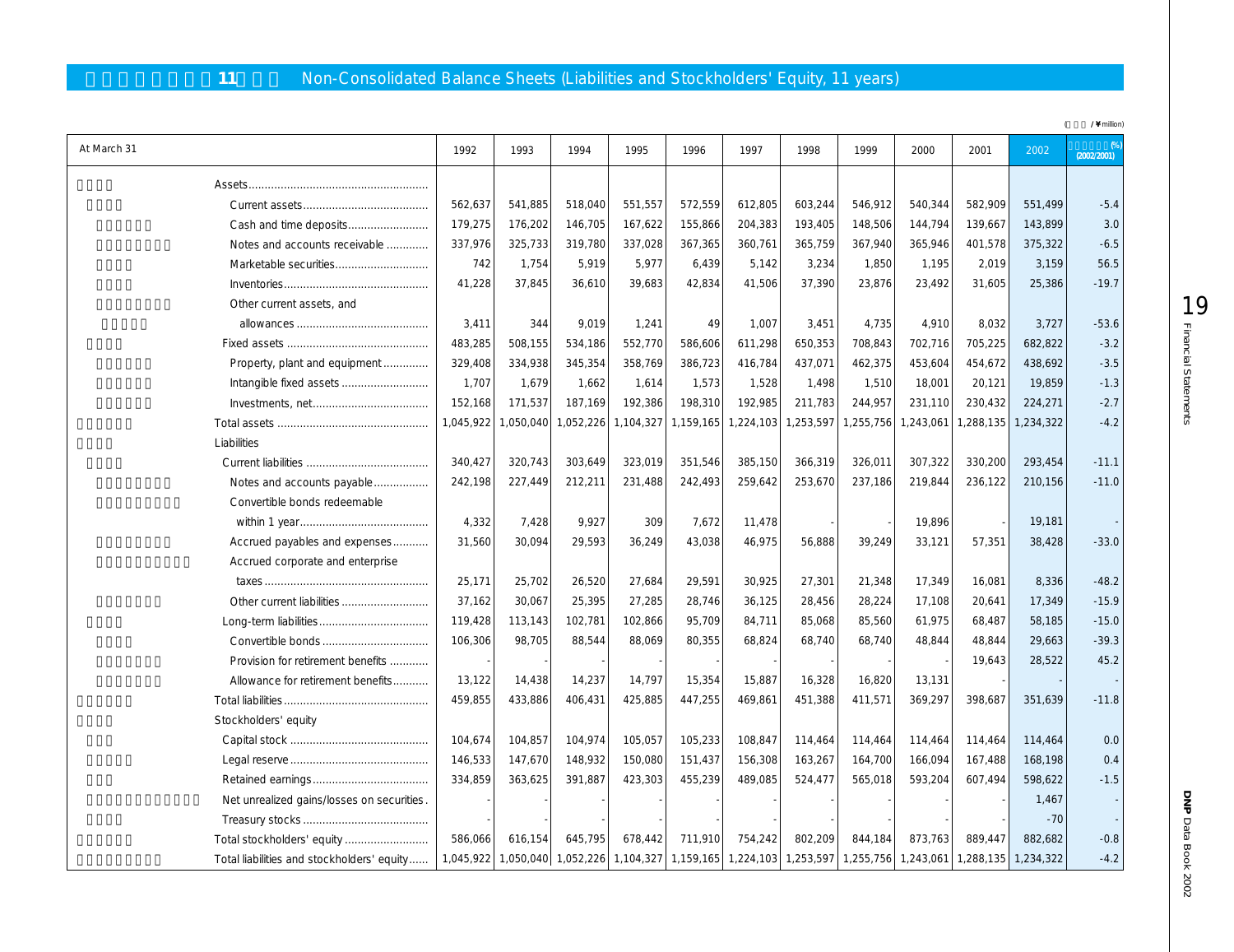### **Shareholder Information 14.1 As of March 31, 2002**

| 1,200,000,000<br><b>Authorized shares:</b><br>759,480,693<br>Shares issued and outstanding:<br>36,877<br>Number of shareholders: |   |                                                                                                                                                                                                                                                                                                                                          |                                                                              |                                                              |  |  |  |  |
|----------------------------------------------------------------------------------------------------------------------------------|---|------------------------------------------------------------------------------------------------------------------------------------------------------------------------------------------------------------------------------------------------------------------------------------------------------------------------------------------|------------------------------------------------------------------------------|--------------------------------------------------------------|--|--|--|--|
| Principal shareholders                                                                                                           |   |                                                                                                                                                                                                                                                                                                                                          |                                                                              |                                                              |  |  |  |  |
|                                                                                                                                  |   |                                                                                                                                                                                                                                                                                                                                          |                                                                              | <b>Investment in DNP</b>                                     |  |  |  |  |
|                                                                                                                                  |   | <b>Name</b>                                                                                                                                                                                                                                                                                                                              | Number of share<br>(thousands)                                               | Percentage of<br>total equity (%)                            |  |  |  |  |
| UEJ                                                                                                                              | A | The Dai-ichi Mutual Life Insurance Co.<br>The Industrial Bank of Japan, Ltd.<br>Japan Trustee Services Bank, Ltd.<br>(Trust A/C)<br>The Fuji Bank, Ltd.<br>The Mitsubishi Trust & Banking Corporation<br>(Trust A/C)<br>Nippon Life Insurance Co.<br>UFJ Trust Bank, Ltd.<br>(Trust A A/C)<br><b>Sumitomo Mitsui Banking Corporation</b> | 38,496<br>35,862<br>35,575<br>32,880<br>25,615<br>24.230<br>15.149<br>13,581 | 5.07<br>4.72<br>4.68<br>4.33<br>3.37<br>3.19<br>1.99<br>1.79 |  |  |  |  |
|                                                                                                                                  |   | Mogan Grenfell & Co., Ltd.<br>Mitsui Asset Trust aned Banking Company, Ltd.                                                                                                                                                                                                                                                              | 10,919<br>10,807                                                             | 1.44<br>1.42                                                 |  |  |  |  |
|                                                                                                                                  |   | (Pension A/C)                                                                                                                                                                                                                                                                                                                            |                                                                              |                                                              |  |  |  |  |

### **General Information**

- **決算期 3月31日** Fiscal year-end : March 31
- **七月**<br>七月<br>1990年 6月 Month of annual shareholders' meeting : June Ex-dividend date
	- **利益配当金:3月31日** Year-end dividends paid to shareholders as of : March 31
	- **中間配当金:9月30日** Interim dividends paid to shareholders as of : September 30
	- **基準日 :3月31日** Balance date : March 31

If additional shareholders' meetings are required, the board of directors will decide and notify the shareholders.



Transfer Agent Mizuho Trust & Banking Co., Ltd.

### **Registrar**

Mizuho Trust & Banking Co., Ltd. Stock Transfer Agency Department 5-1, Marunouchi 1-chome, Chiyoda-ku, Tokyo 100-8240, Japan

### Common Stock Listing

Tokyo, Osaka, Nagoya, Luxembourg and Amsterdam